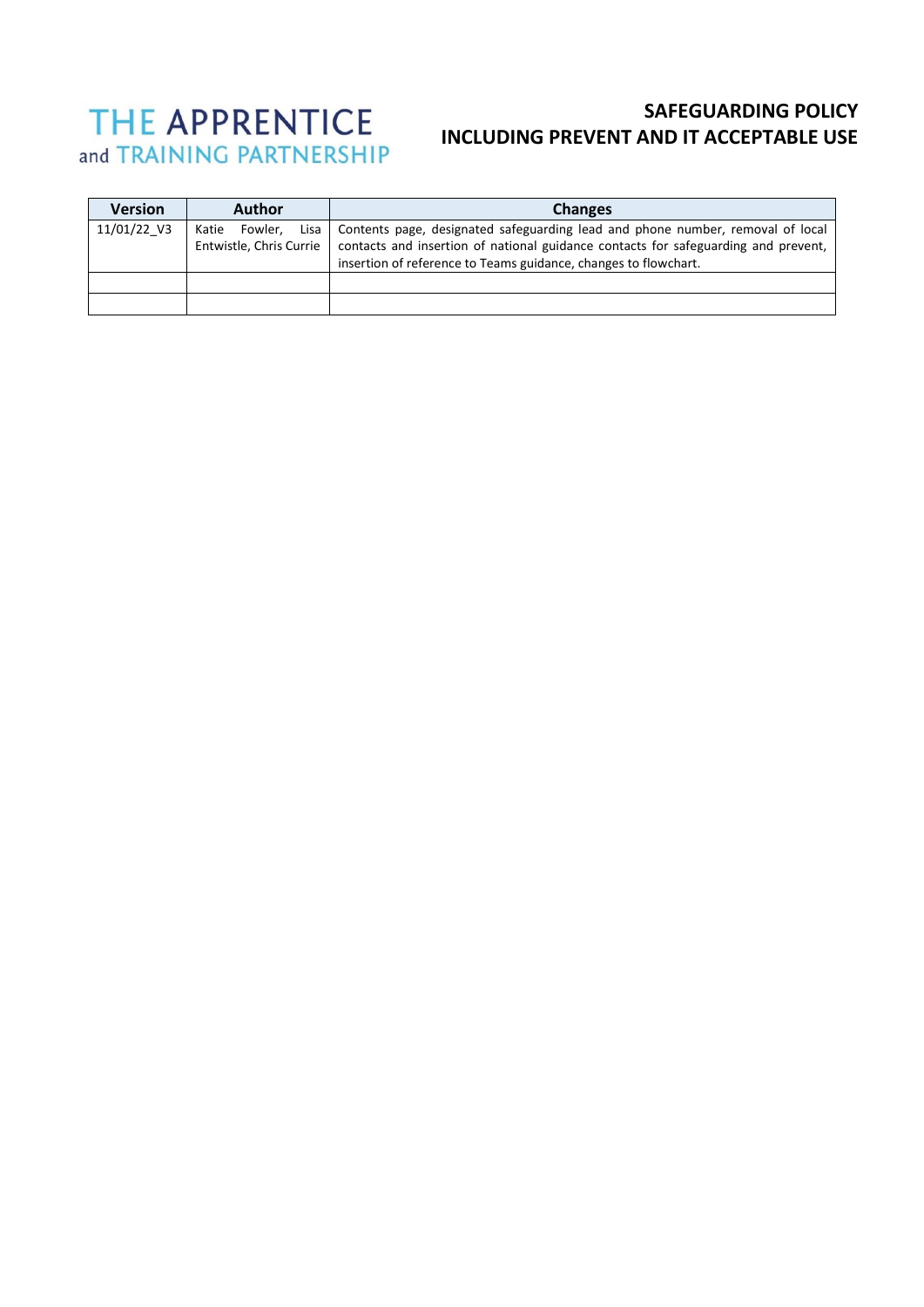| Contents |  |  |
|----------|--|--|

| <b>Contents</b> |                |
|-----------------|----------------|
|                 |                |
|                 |                |
|                 |                |
|                 |                |
|                 |                |
|                 |                |
|                 |                |
|                 |                |
|                 |                |
|                 |                |
|                 |                |
|                 |                |
|                 |                |
|                 |                |
|                 |                |
|                 |                |
|                 |                |
|                 |                |
|                 |                |
|                 |                |
|                 |                |
|                 |                |
|                 |                |
|                 |                |
|                 |                |
|                 |                |
|                 |                |
|                 |                |
|                 |                |
|                 |                |
|                 |                |
|                 |                |
|                 |                |
|                 |                |
|                 |                |
|                 |                |
|                 |                |
|                 |                |
|                 |                |
|                 |                |
|                 |                |
|                 |                |
|                 | $\overline{2}$ |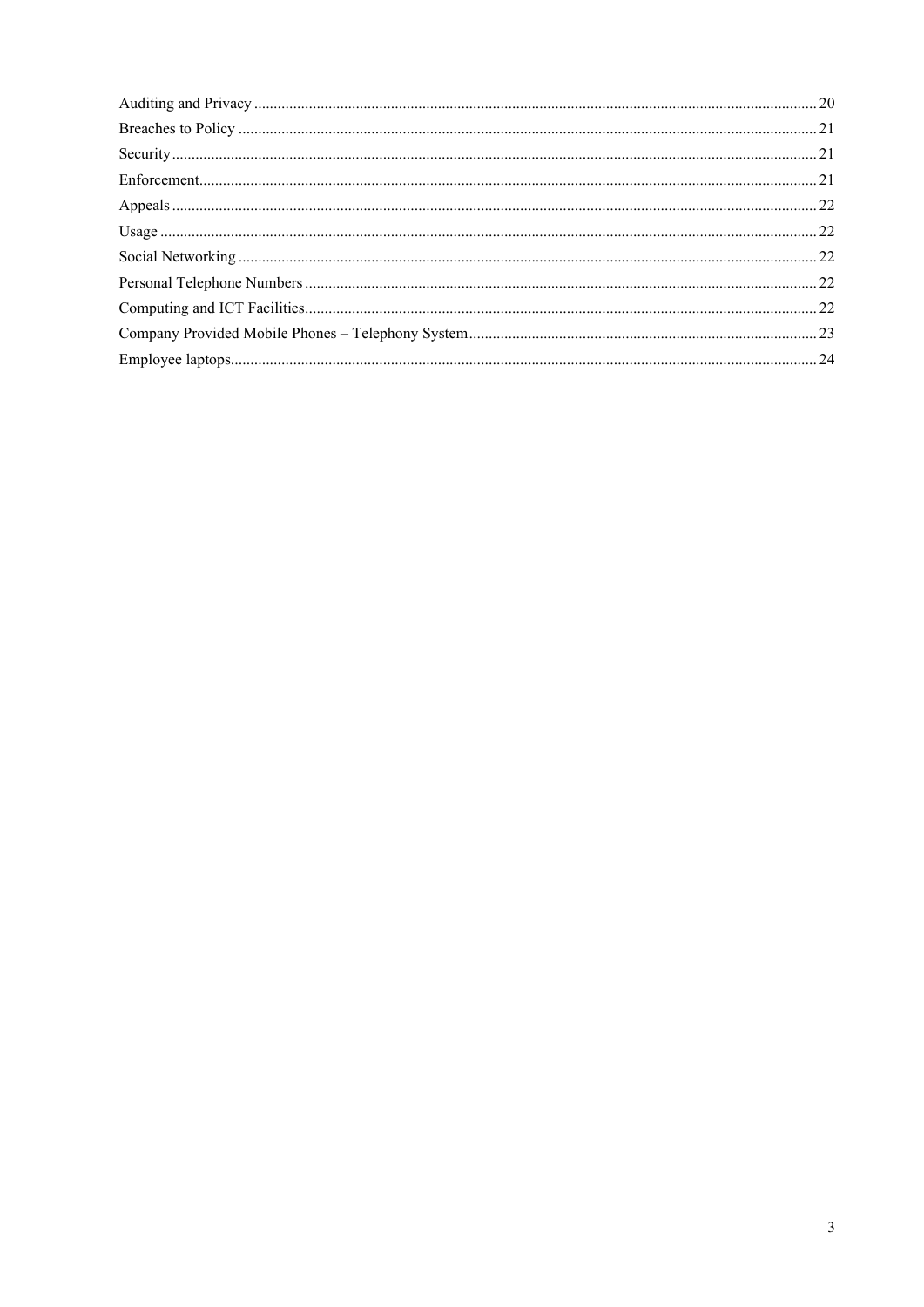# <span id="page-3-0"></span>**Safeguarding Policy**

# <span id="page-3-1"></span>*Purpose*

To show how The Apprentice and Training Partnership ("The ATP") ensures that Safeguarding and Prevent are effectively understood and deployed within the company in order to ensure the protection and benefit to those which these statutes are there to serve.

## <span id="page-3-2"></span>**Safeguarding legislation and guidance**

- Counterterrorism and Security Act 2015
- Keeping Children Safe in Education (2018)
- Working Together to Safeguard Children (2018)
- Children Act 1989 and Children Act 2004
- Education Act 2011
- What to do if you are worried a child is being abused (March 2015)
- Keeping children safe in education: Statutory guidance for schools and The ATP (September 2018)
- Guidance for safer working practice those working with children and young people in education settings (Safer Recruitment Consortium May 2019)
- The Police Act 1997 (Criminal Records) (Amendment) Regulations 2013 OR The Police Act 1997 (Enhanced Criminal Record Certificates) (Protection of Vulnerable Adults) Regulations 2002
- Safeguarding Vulnerable Groups Act 2006
- Care Act 2014
- Revised Prevent Duty Guidance: for England and Wales (Home Office July 2015)
- Modern Slavery Act (2015)

## <span id="page-3-3"></span>*Scope*

This policy applies to all of those charged by The ATP with the responsibility to interact with apprentices including paid employees, volunteers, service users and service providers.

Groups that must be safeguarded include children (those aged under 16), young persons (those aged 16 to 18) and vulnerable adults (those aged over 18 who by reason of mental or other disability, age or illness are or may be unable to take care of themselves or are or may be unable to protect themselves against significant harm or exploitation).

All those under the charge of The ATP must be committed to the safeguarding duty of/for every person we serve. Your obligations include understanding the definitions and following the procedures set out in Safeguarding along with maintaining safeguarding CPD and certifications as set out in the company CPD handbook.

Failure to undertake your duties set out in this policy will result in disciplinary as set out in your Employee Handbook.

# <span id="page-3-4"></span>*Definitions*

### <span id="page-3-5"></span>**What is safeguarding?**

In the UK, safeguarding means protecting peoples' health, wellbeing, and human rights, and enabling them to live free from harm, abuse, and neglect.

Further definitions relating to safeguarding are provided below.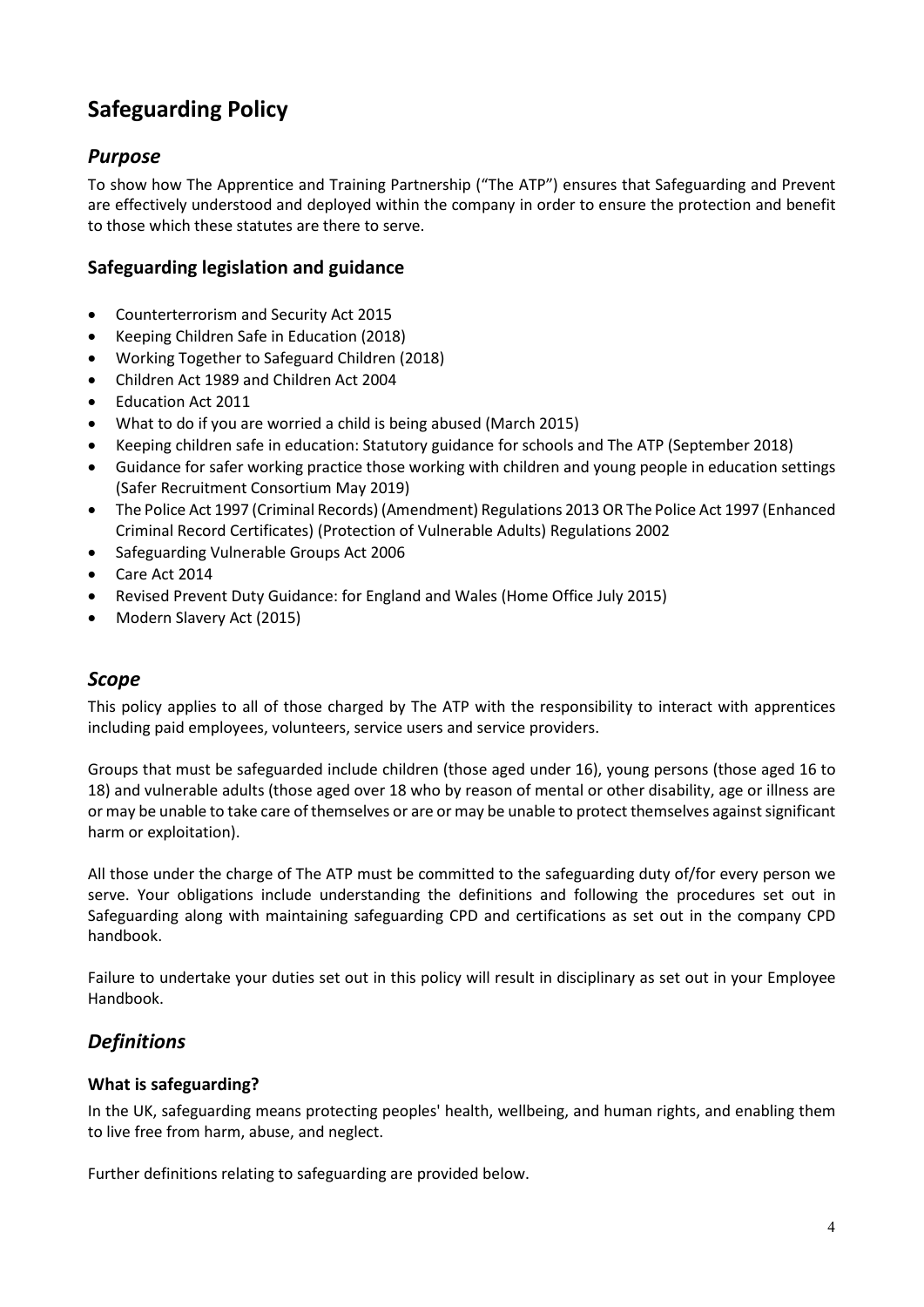# <span id="page-4-0"></span>*Policy Authority*

The safeguarding and prevent policies have been implemented by The ATP Board of Directors.

Responsibility for the implementation of this policy is with the Designated Safeguarding Lead [DSL] and in their absence the Deputy Designated Safeguarding Lead.

| Designated Safeguarding Lead: | Lisa Entwistle |
|-------------------------------|----------------|
| Date:                         | November 2021  |

Deputy Designated Safeguarding Lead: Chris Currie Date: June 2019

## <span id="page-4-1"></span>*Related Policies*

The safeguarding and Prevent policies should be read in conjunction with the following policies:

- Equality Opportunities & Diversity Policy
- Health & Safety Policy
- Data Protection Policy
- Data Retention Policy
- Data Privacy Policy
- CPD Policy
- Safer Recruitment Policy

This policy does not cover:

• Sexual harassment in the workplace – this is dealt with under The ATPs Disciplinary and Grievance policy located in the employee handbook

## <span id="page-4-2"></span>*Implementation*

Below are definitions and the process that must be adhered to in order to identify a safeguarding concern and to respond appropriately.

# <span id="page-4-3"></span>**What is abuse in the following groups and how do you recognize it?**

#### <span id="page-4-4"></span>**Children:**

Abuse and neglect are forms of maltreatment of a child. A person may abuse or neglect a child by inflicting harm or by failing to act to prevent harm

Types of abuse can include:

- *Physical* this may include hitting, shaking, throwing, poisoning, burning, or scalding, drowning, suffocating, or otherwise causing physical harm to a child. This can also include fabricating or inducing illness in a child
- *Emotional abuse-* may involve conveying to a child that they are worthless or unloved, or valued only in that they meet the needs of another person; age developmentally inappropriate expectations being imposed on children (possibly including interactions beyond the child's capability,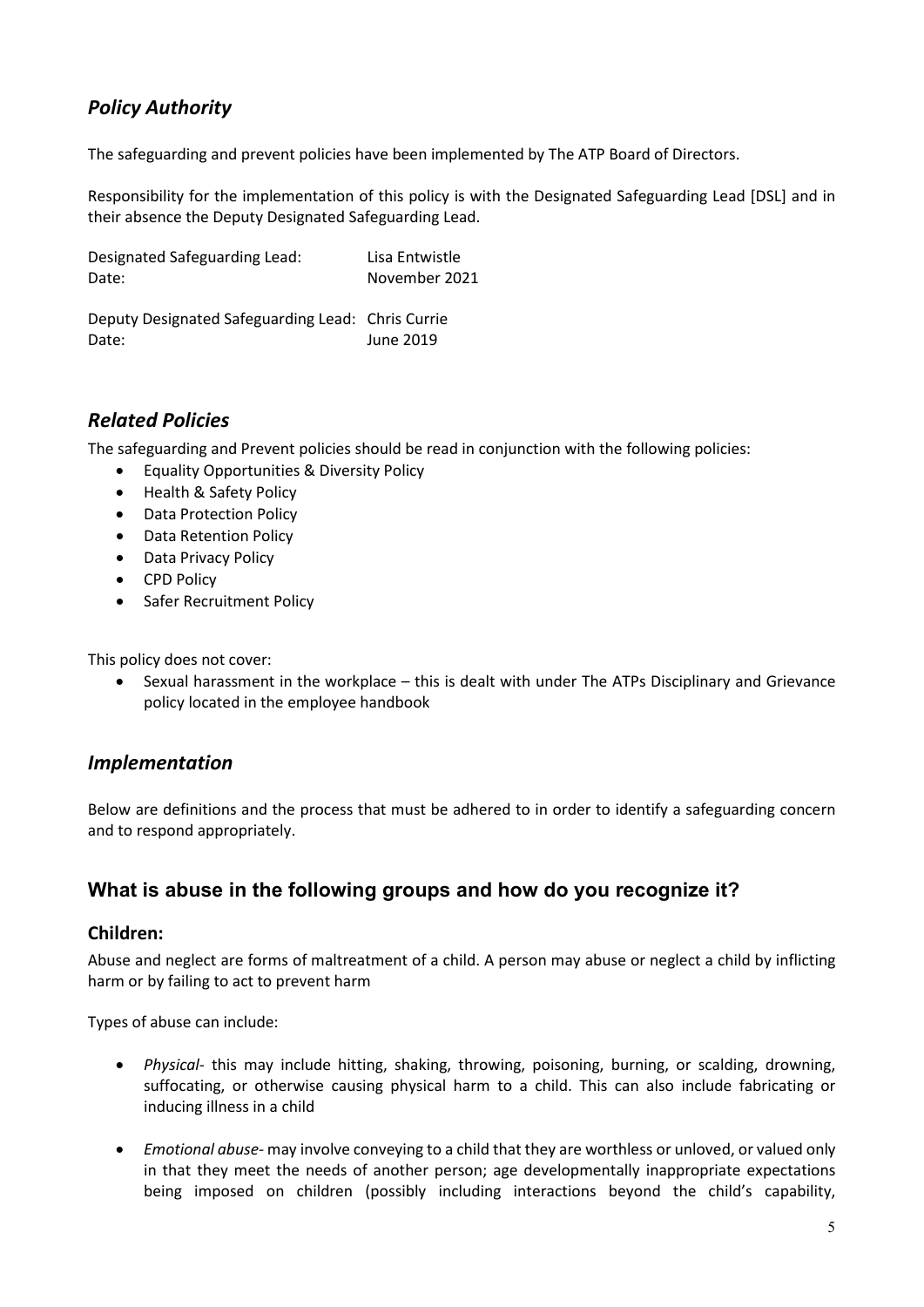overprotection and limiting the child's exploration and learning, preventing the child participating in normal social interaction); the child hearing or seeing the ill-treatment of another; serious bullying

- *Sexual abuse* can include forcing or enticing a child or young person to take part in sexual activities, whether the child is aware or not. This can include penetrative sex or non-penetrative and may include non-contact such as involving children looking at or participating in sexual images
- *Neglect* the persistent failure to meet a child's basic physical and/or psychological needs. This may include maternal substance abuse during pregnancy. When born it can include a parent failing to provide adequate food, clothing, or shelter; failing to protect the child from physical abuse or harm; failing to ensure adequate supervision; failing to ensuring access to medical care

There are more details on recognizing child abuse on:

[Safeguarding children and child protection | NSPCC Learning](https://learning.nspcc.org.uk/safeguarding-child-protection)

*Please also refer to the national safeguarding referral sheet in the Policies & Procedures section of the ATP Hub.* 

#### <span id="page-5-0"></span>**Adults:**

The Department of Health in 'No Secrets' has defined abuse as: *"a violation of an individual's human and civil rights by any other person or persons"*

There is a consensus on the main forms of abuse, and these are:

- *Physical abuse* this may include a person being: hit, punched, kicked, slapped, pushed, thrown, pinched, shaken, strangled, or suffocated; hit or beaten with an object; stabbed, burnt, or scalded. It may also include inappropriate restraint, abuse of medication, deprivation or use or misuse of physical aids and adaptations, neglect of personal care, food, drink, and warmth.
- *Sexual abuse* this may involve forced or coerced involvement in sexual activity, unwanted physical contact such as rape (heterosexual, gay or lesbian); kissing or unwanted touching, being coerced into activity such as masturbating the perpetrator or carrying out sexual acts for which others pay the perpetrator
- *Non- contact sexual abuse* can include being forced to be photographed or videos, to allow others to look at their body; to look at photographs or DVDs; being sexually harassed verbally or through sending of unwanted gifts
- *Psychological abuse* may include intimidation or threats; humiliation; racial, sexual, or homophobic abuse; harassment, coercion, and extortion; being isolated from people other than abuser and other sources of information; being made to say or do things in ways prescribed by the abuser; being deprived of sleep; being kept exhausted or debilitated; having one's sense of reality distorted by misinformation, lies or misuse of medication. It can also include denying choice; deprivation or privacy; lack of access to activities; an abusive institutional regime
- *Financial abuse-* may include theft of money or property; use of money or property without consent; misuse of money intended, or belonging to an adult by someone trusted to handle their finances
- Neglect and acts of omission may include failure to provide the elements necessary for life and to avoid harm; to treat carelessly; to pass by without notice; to fail to give care
- Discriminatory abuse may include harassment; slurs; treatment, which is based negatively upon a person's gender, race, disability, faith, culture, or sexual orientation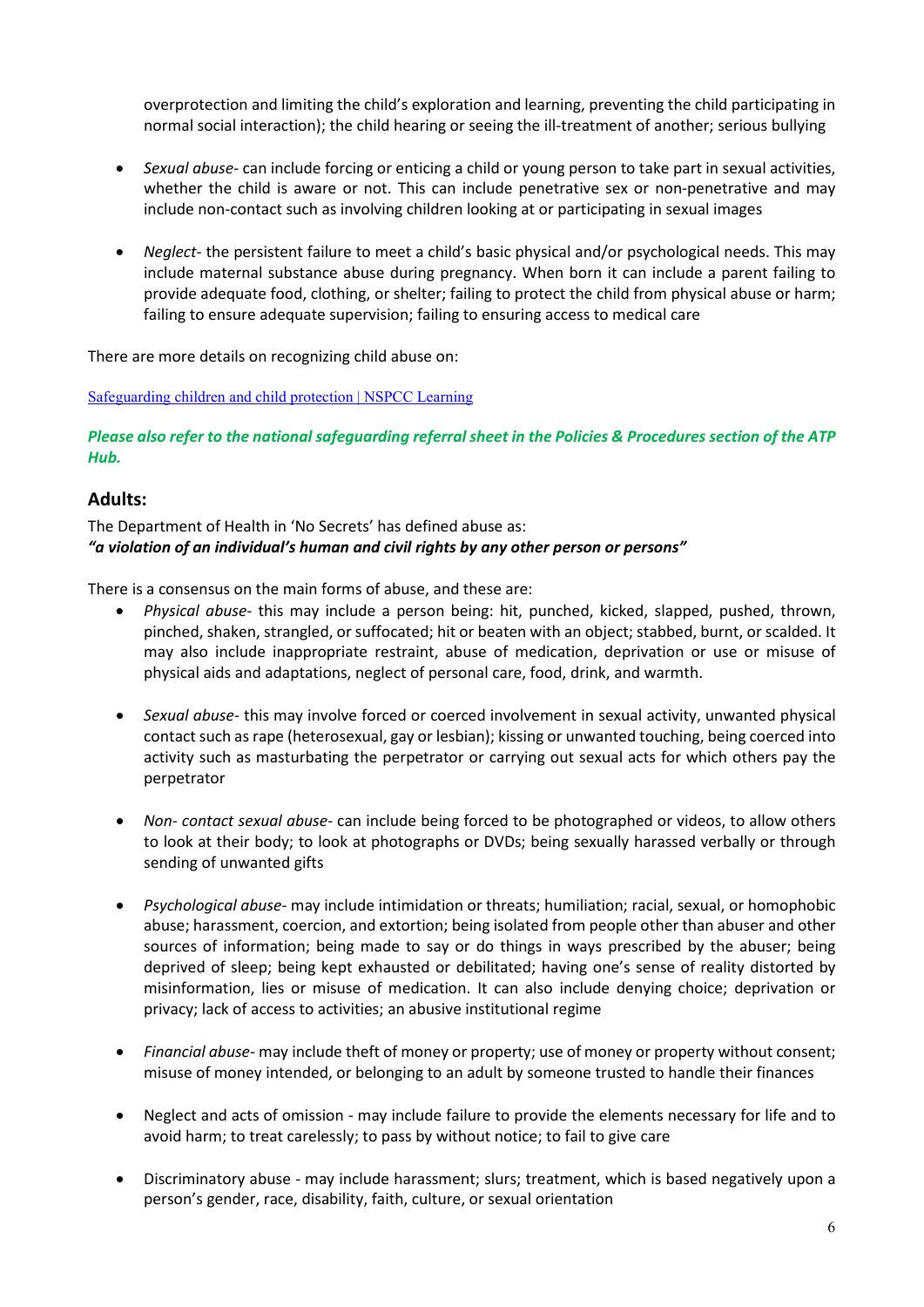• Institutional abuse - may include isolated incidents of poor or unprofessional practice through to pervasive ill treatment or gross misconduct at the other end of the spectrum

#### *Please also refer to the national safeguarding referral sheet in the Policies & Procedures section of the ATP Hub.*

### <span id="page-6-0"></span>**Taking Action**

**It is the responsibility of staff to report and record their concerns as soon as possible.** 

**We actively encourage a 'never do nothing' attitude if staff have a concern about an apprentice and promote discussion with DSL if in any doubt.**

**It is not their responsibility to investigate or decide whether an apprentice has been abused.** 

Key points for staff to remember for taking action are:

- If an emergency takes the action necessary to help the apprentice, for example, call 999
- **REPORT your concern to the DSL as soon as possible and certainly by the end of the day**
- Do not start your own investigation
- Share information on a need-to-know basis only do not discuss the issue unnecessarily with colleagues, friends, or family
- Seek support for yourself if you are distressed

#### <span id="page-6-1"></span>**If a learner discloses to you**

It takes a lot of courage for anyone to disclose that they are being abused. They may feel ashamed, particularly if the abuse is sexual; their abuser may have threatened what will happen if they tell; they may have lost all trust in others; or they may believe, or have been told, that the abuse is their own fault.

If an apprentice talks to a member of staff about any risks to their safety or wellbeing, **the staff member will need to let the apprentice know that they must pass the information on – staff are not allowed to keep** secrets. The point at which they tell the apprentice this is a matter for professional judgement. If they jump in immediately the apprentice may think that they do not want to listen, if left until the very end of the conversation, the apprentice may feel that they have been misled into revealing more than they would have otherwise.

During their conversations with the apprentices, it is best practice for staff to:

- Allow apprentices to speak freely
- Remain calm and not overreact the apprentice may stop talking if they feel they are upsetting their listener
- Give reassuring nods or words of comfort 'I want to help', 'This isn't your fault', 'You are doing the right thing in talking to me'
- Not be afraid of silences, and allow space and time for apprentice to continue, staff will recognise the barriers the apprentice may have had to overcome to disclose
- Clarifying or repeating back to check what they have heard if needed but will not lead the discussion in any way and *will not* ask direct or leading questions – such as... whether it happens to siblings too, or what does the apprentice's mother thinks about it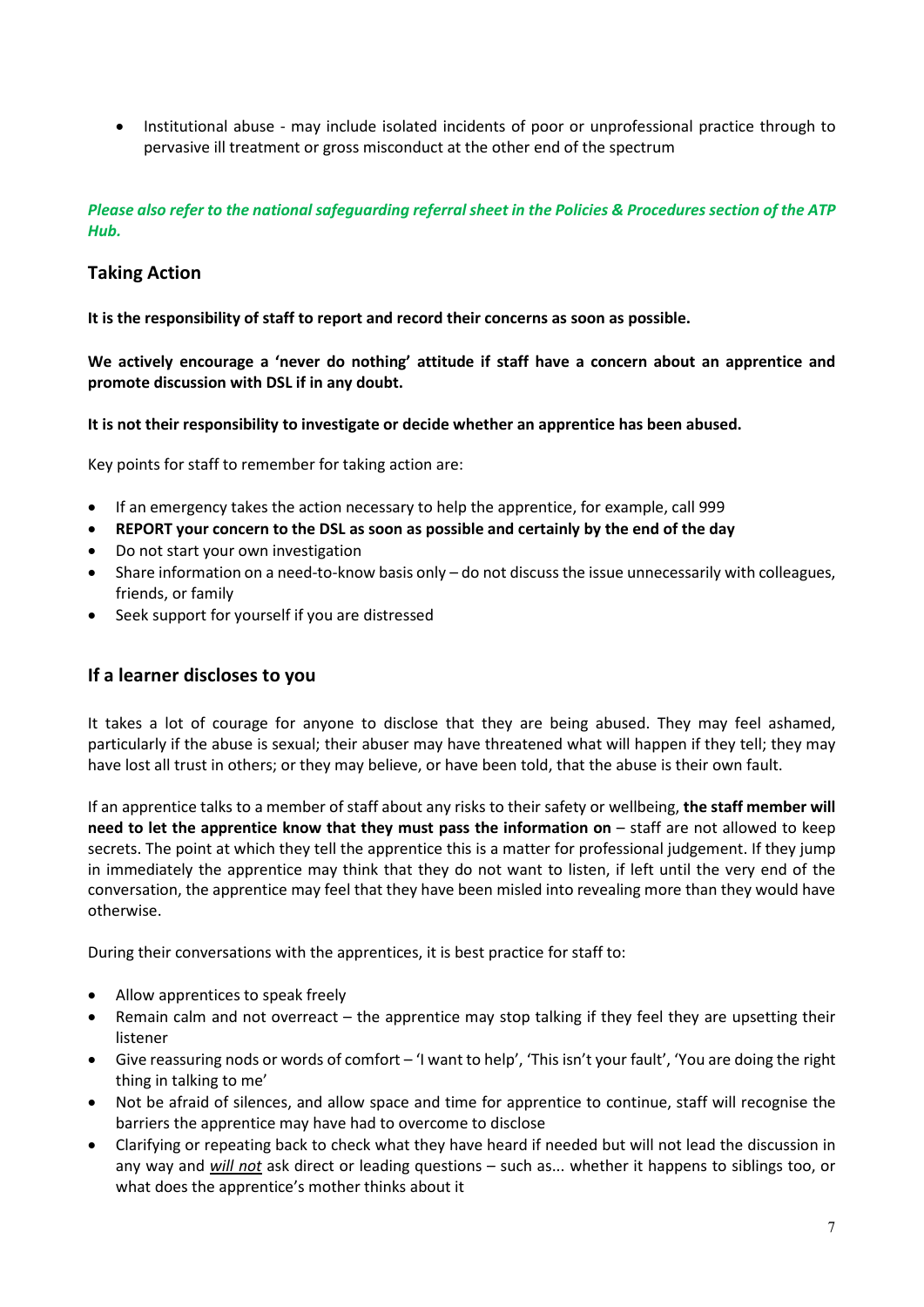- Use questions such as Tell me…...? Is there anything else?
- At an appropriate time tell the apprentice that to help them, the member of staff must pass the information on
- Not automatically offer any physical touch as comfort. It may be anything but comforting to a child who has been abused.
- Remember professional boundaries and not share personal experiences such as 'that happened to me'
- Avoid admonishing the child for not disclosing earlier. Saying things such as 'I do wish you had told me about this when it started' or 'I can't believe what I'm hearing' may be the staff member's way of being supportive but may be interpreted by the child to mean that they have done something wrong
- Tell the apprentice what will happen next. The apprentice may agree to go with you to see the Designated Safeguarding Lead. Otherwise let them know that you will be consulting them.
- Write up their conversation as soon as possible on the record of concern form and hand it to the designated lead
- Seek support if they feel distressed

#### <span id="page-7-0"></span>**Please refer to "Safeguarding Flow Chart" for information for referral.**

#### **Records and Monitoring**

#### **Recording and sharing information**

Information relating to concerns about the welfare of children or vulnerable adults, should be disclosed as soon as possible after the event, situation, or disclosure.

Information passed to children's or adult services must ensure a clear distinction between fact, opinion and hearsay and must include the following:

- The nature of the concern/allegation
- Details of the child or vulnerable adult, any alleged perpetrator, any witnesses
- A description of any visible injuries i.e., bruising
- An account of anything you have been told, stating who told you. If a child or vulnerable adult tells you their account of what has happened, do not question this, but record it as accurately as possible
- Any times, dates, places

#### **Sharing information about adults**

Responsible information sharing plays a key role in enabling services to protect victims of adult abuse and, in extreme cases, can save lives.

As a matter of good practice, you should routinely consider getting explicit consent, but if this is not possible and other vulnerable adults are at risk it may be necessary to over-ride this requirement.

You should not give assurances of absolute confidentiality, where there are concerns about abuse. In circumstances, where abuse is a criminal act or it places other vulnerable people at risk, the information must be disclosed.

## <span id="page-7-1"></span>**Allegations against ATP Staff**

If an allegation is made against a member of The ATP staff.

The following action will be taken: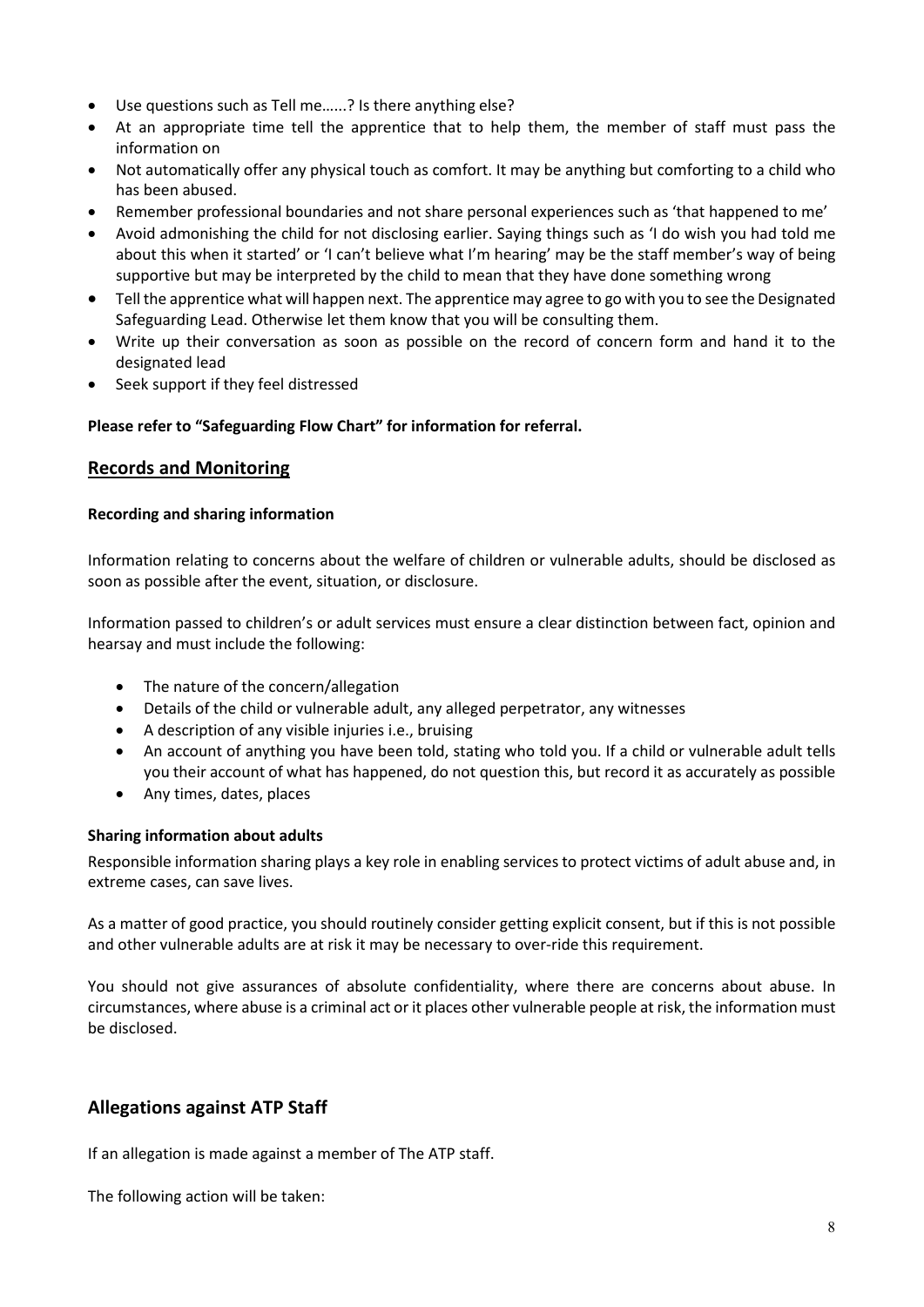- 1. The ATP staff member will cease all contact with the person making the allegation
- 2. The safeguarding officer will interview:
	- a. The person making the allegation; this will be done with a senior member of The ATP present and a member of the employer chosen by the person making the allegation to act in support of them and to act as a witness to the meeting
	- b. The ATP member of staff who the allegation has been made against; this will be conducted with a senior member of The ATP present as support for The ATP member and to act as a witness to the meeting.

#### *The purpose of the meeting is to establish whether there are grounds for the allegation, and if further action should be taken.*

- 3. The details of the allegation will be passed to the senior management team who will determine how the matter should be progressed. This may include suspending the staff member from duty until the allegation(s) have been fully investigated.
- 4. A judgement will then be made based on the findings of the full investigation, and dependent upon the judgement of the matter it may be reported to LADO [Local Authority Designated Officer] as required by law.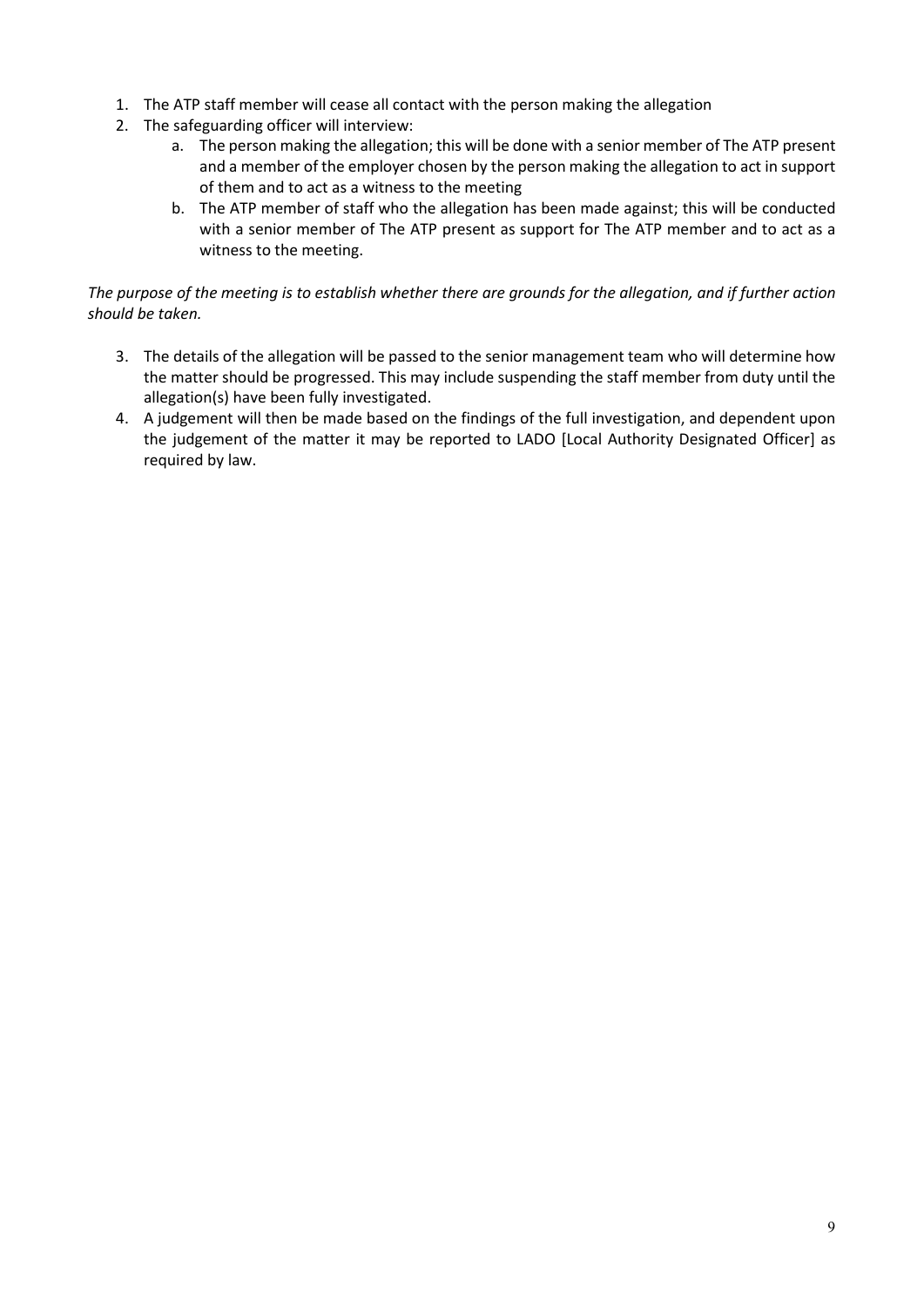# <span id="page-9-0"></span>**Good practice guidelines and staff code of conduct**

The following code of practice applies to all ATP staff (*including freelance and contracted*) working with children, young people, or vulnerable adults, whether acting in a paid or unpaid capacity:

## <span id="page-9-1"></span>**Good practice guidelines for online teaching and staff code of conduct**

The ATP delivers all teaching and learning online, through MS Teams (or other secure platforms). The following good practice guidelines must be followed for online safeguarding.

- Only use ATP approved platforms for communication with apprentices (MS Teams, Zoom, Email, Text Message). Should you need to use an unapproved platform this must be approved by the designated safeguarding lead.
- Ensure all training and mentoring sessions with apprentices are booked through outlook, with access links available.
- Ensure apprentices line managers are always included in the diary invitation as required for 12 weeks review
- Ensure all training and mentoring sessions are recorded for quality, training, and safeguarding purposes.
- Always check in with the apprentice at the start and end of the session so they can raise any safeguarding concerns and for ATP staff to proactively support apprentices.
	- o Example Qs:
		- Do you feel safe?
		- Do you feel well?
		- How are you coping?
		- How is your working environment?
		- How is everything at work?
- Ensure apprentices are following appropriate online learning guidance; microphones are on, video cameras are on, in a quiet, private location.
- Monitor apprentice's online behaviour. E.g., should an apprentice's online behaviour change. (Camera off instead of on etc), then ensure you check in with the apprentice on their wellbeing.
- Conduct all training and mentoring sessions using corporate background and remove personal items from view.
- Be positioned away from partners, children and pets or identifying landmarks (if possible, be alone in the room).
- Dress appropriately, using appropriate body language and vocabulary. Avoid wearing stripes and heavy patterns.
- Do not eat or drink during sessions, except for water/ soft drinks.
- Check if students need comfort breaks in longer teaching sessions.

### <span id="page-9-2"></span>**General good practice guidelines and staff code of conduct**

- Do not have physical contact with apprentices.
- Do not take an apprentice alone in a vehicle.
- Unless circumstances make it impossible to comply, do not take an apprentice to the toilet unless either (a) another adult is present or (b) another adult is aware (this may include a parent or group leader).
- If you find you are in a situation where you are alone with an apprentice, wherever practicable make sure that others can clearly observe you.
- If alone with a single apprentice, the staff member must ensure that their face can be seen from the door via a window or open door.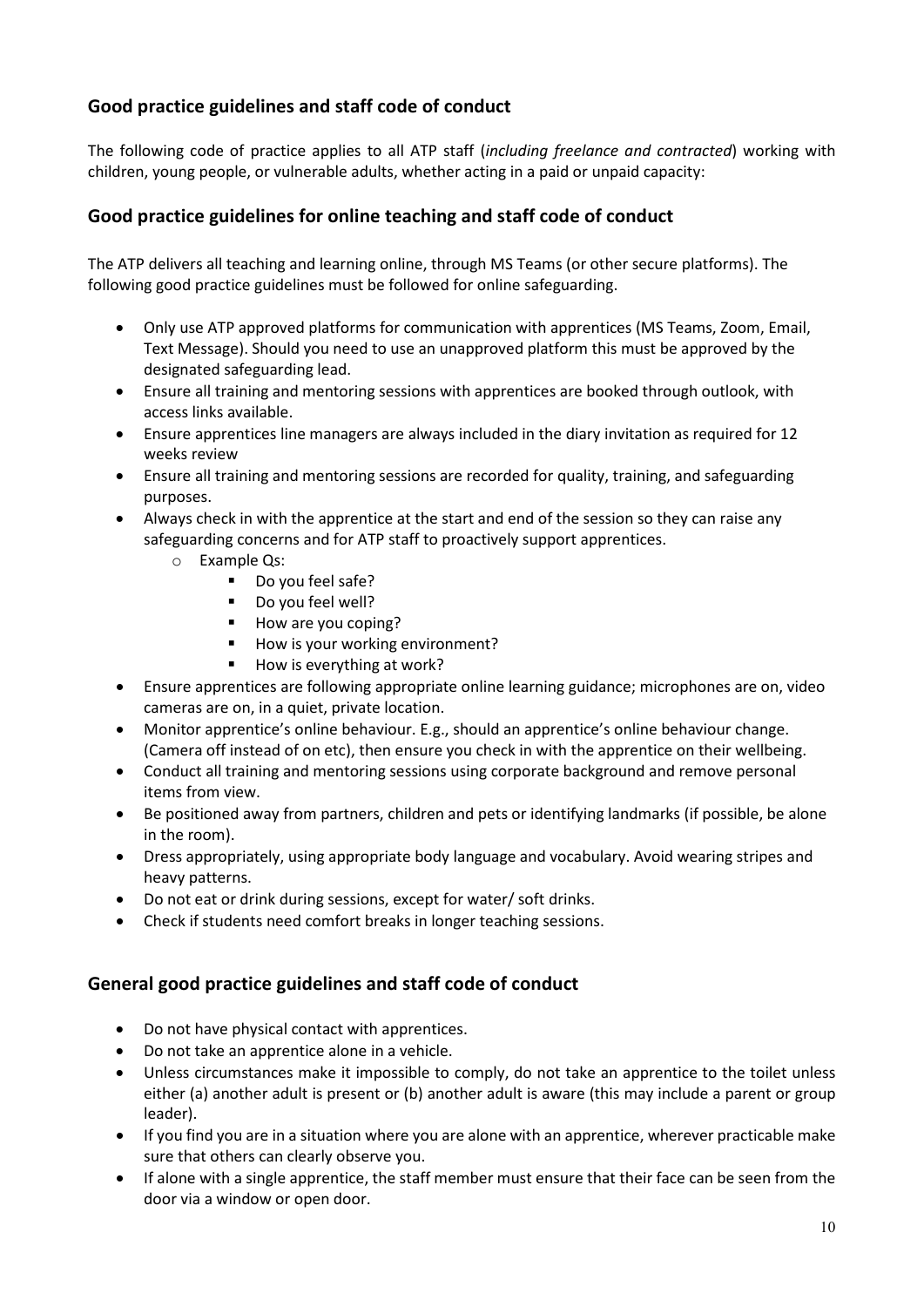- Only have professional relationships with an apprentice.
- Do not make suggestive or inappropriate remarks to an apprentice, even as fun, as this could be misinterpreted.
- If an apprentice accuses a learner or member of staff of abuse or inappropriate behaviour, you should report this immediately to the safeguarding officer.
- The duty to report applies equally to complaints or accusations of historic, and not just recent, abuse/inappropriate behaviour.
- If you are the recipient of any complaint or accusation from an apprentice, it is important to listen without making or implying any judgement as to the truth of the complaint or accusation.
- All complaints and accusations must be recorded and reported in line with safeguarding policy.
- If an apprentice makes a complaint, or if there are other reasons for suspecting abuse, you should not attempt to investigate this yourself, but should report your concerns to the designated safeguarding officer appointed under The ATP's policy ("*the policy*") on the safeguarding of apprentices.
- Stay current with safeguarding knowledge to support you in your work with apprentices. Regular safeguarding training will be provided.
- All staff must staff current and be aware of potential signs of radicalization and report instances of extremist behaviors to the DSO.
- Remember that abusers can be of any age, gender, ethnic background, or class, and it is important not to allow personal preconceptions about people to prevent appropriate action taking place.
- Good practice includes valuing and respecting apprentices as individuals, and the professional modelling of appropriate conduct – which would exclude bullying, aggressive behavior, and discrimination in any form.
- Those dealing with any allegations of abuse or misconduct should adhere to the principles set out in the policy. Any information received should be acted upon sensitively, effectively, and efficiently. Wherever possible, those making allegations should be given information about the outcome.
- Although allegations should be reported only on a "need to know" basis, staff and learners making allegations need not be concerned that they will be breaching confidentiality or the Data Protection Act, as complying with the policy overrides such obligations. If the person making the allegation feels they need counselling or other appropriate support from the ATP, they are encouraged to seek it.
- Ensure that you comply with appropriate licensing laws.
- All staff are expected to comply with the 2014, Professional Standards for Teachers and Trainers in Further Education.
- [https://www.et-foundation.co.uk/wp](https://www.et-foundation.co.uk/wp-content/uploads/2014/05/ETF_Professional_Standards_Digital_FINAL.pdf)[content/uploads/2014/05/ETF\\_Professional\\_Standards\\_Digital\\_FINAL.pdf](https://www.et-foundation.co.uk/wp-content/uploads/2014/05/ETF_Professional_Standards_Digital_FINAL.pdf)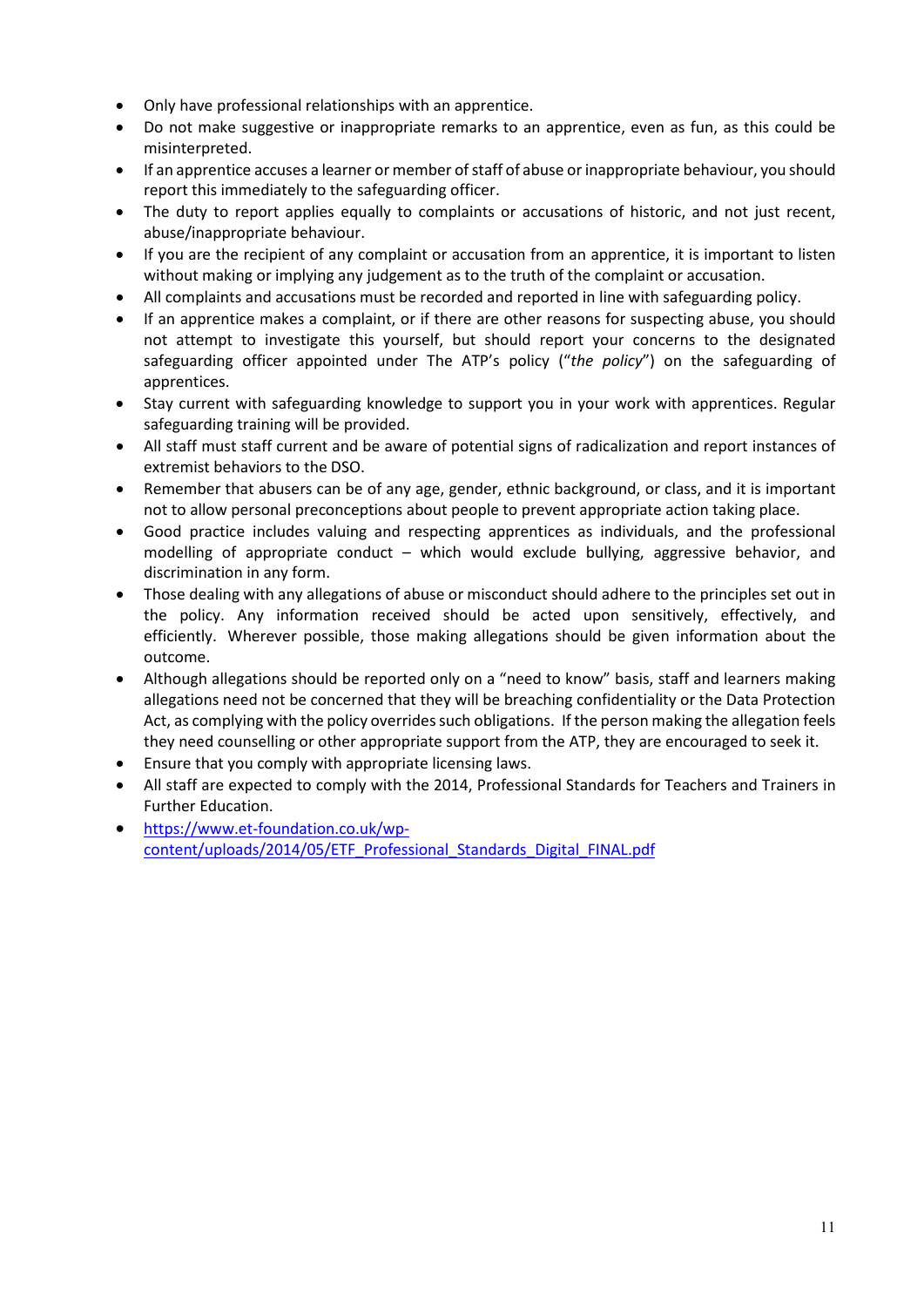# <span id="page-11-0"></span>**Safeguarding training**

Please refer to CPD policy and procedure for further information regarding mandatory safeguarding training.

It is important that all staff have regular training to enable them to recognise the possible signs of abuse and neglect and to know what to do if they have a concern. All staff, including support staff and the Directors, will be regularly trained in safeguarding.

The DSL will receive training updated at least every two years, including training in inter-agency procedures. They will be supported and encouraged to attend additional training to keep up to date, including forums and multi-agency training offered.

All training will be recorded and monitored to flag in advance when updates are required.

- All staff will be required to confirm their acceptance of the safeguarding and Prevent policies, code of practice and implementation.
- All staff must participate in mandatory safeguarding and Prevent training offered either in-house or externally to support ATP's work with children and vulnerable adults.
- All delivery staff are required to undertake safeguarding training (including Prevent)
- All IQA and management staff are required to undertake safeguarding (including Prevent) training to level 3 as a minimum

## <span id="page-11-1"></span>**Safer Recruitment**

Please refer to the Safer Recruitment Policy for further information regarding safer recruitment practices.

The ATP endeavours to ensure that we do our utmost to employ 'safe' staff by following the guidance in Keeping Children Safe in Education (2016).

Recruitment, selection, and pre-employment vetting is carried out in accordance with Keeping Children Safe in Education 2016. Including.

- Verifying identity
- Basic DBS check
- Verification on mental and physical fitness
- Right to work in UK
- Professional qualifications

References will be sought before start of employment.

ATP will undertake DBS checks, request information of past convictions and pending cases and will obtain a minimum of one written reference on all new members of staff (employed), However two will be requested where a staff member has worked for more than two organisations. A second personal referee may be requested where there is only one professional reference available.

No member of staff shall have contact with ATP students before DBS and references have been returned and checked.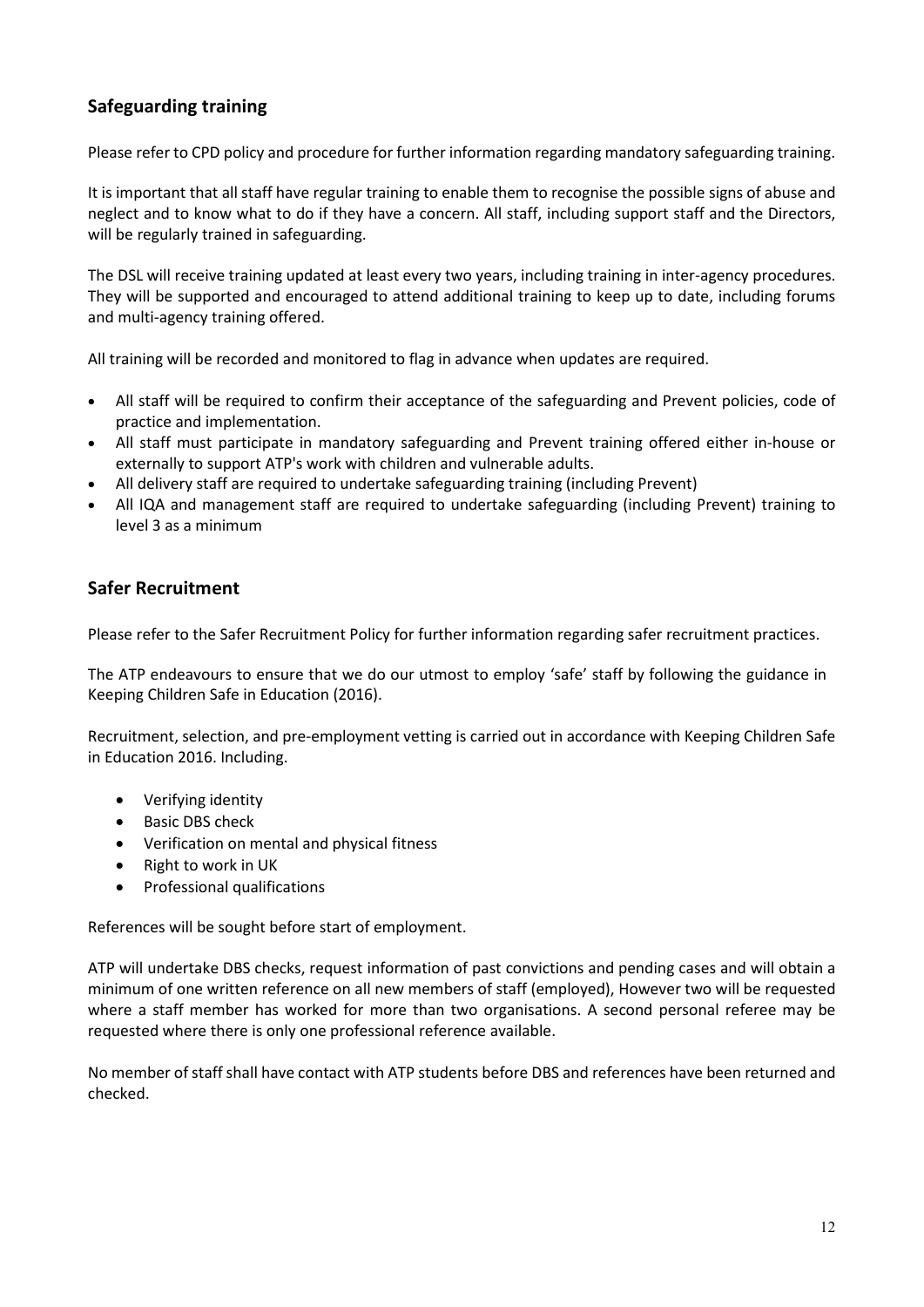#### **PEOPLE TO CONTACT – ATP**

#### *Please also refer to the national safeguarding referral sheet in the Policies & Procedures section of the ATP Hub for any specific details.*

[safeguarding@theatp.co.uk](mailto:safeguarding@theatp.co.uk) - for any advice and guidance or reporting directly of issues to safeguarding officer.

- 1st Contact: Designated Safeguarding Lead
- 2<sup>nd</sup> Contact: **Deputy Safeguarding Lead**

07944 779769 or 0330 380 0249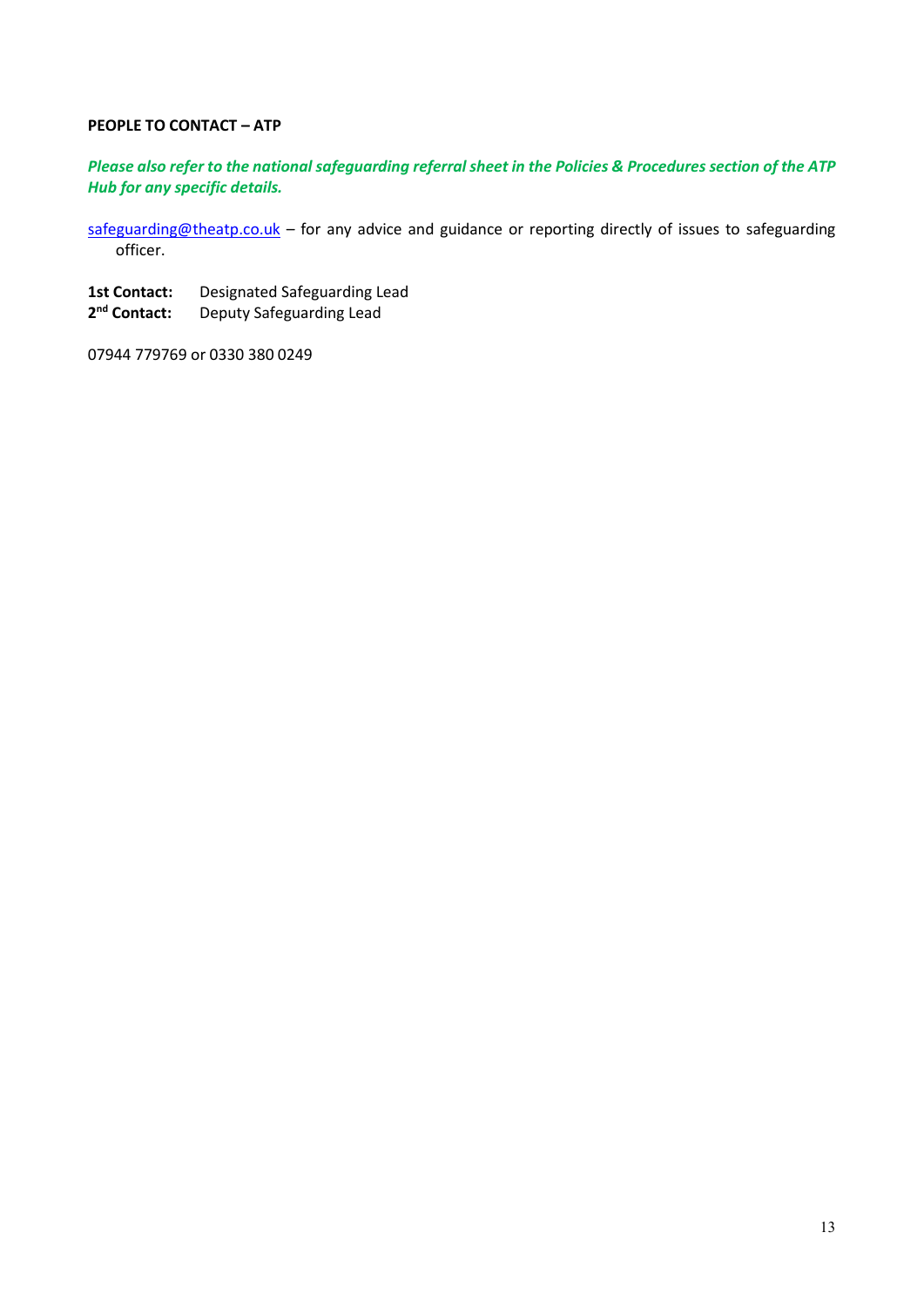# *Prevent Policy*

# <span id="page-13-0"></span>*Purpose*

To show how The Apprentice and Training Partnership ("The ATP") ensures that safeguarding and prevent are effectively understood and deployed within the company in order to ensure the protection and benefit to those which these statutes are there to serve.

## <span id="page-13-1"></span>*Scope*

This policy applies to all of those charged by The ATP with the responsibility to interact with apprentices including paid employees, volunteers, service users and service providers.

The Prevent strategy must be deployed should The ATP encounter any apprentice who might be in danger of radicalization or who is demonstrating any extremist tendencies. Such individuals must be deemed as vulnerable and provided with appropriate support under the Prevent strategy or through Channel.

All those under the charge of The ATP must be committed to the Prevent duty of/for every person we serve. Your obligations include understanding the definitions and following the procedures set out in Prevent along with maintaining Prevent CPD and certifications as set out in the company CPD handbook.

Failure to undertake your duties set out in this policy will result in disciplinary as set out in your Employee Handbook.

### <span id="page-13-2"></span>**Key legislation**

The Prevent strategy has been developed as part of the Government's Counterterrorism and Security Act 2015 (section 26) and has the following aims

- Respond to the ideological challenge of terrorism and the threat we face from those who promote it.
- Prevent people from being drawn into terrorism and ensure that they are given appropriate advice and support.
- Work with sectors and institutions where there are risks of radicalisation that we need to address.

Other guidance information:

- Prevent Duty Guidance (2015)
- Counterterrorism and Security Act (2015)
- Revised Prevent Duty Guidance: for England and Wales (Home Office July 2015)

## <span id="page-13-3"></span>*Definitions*

Extremism is defined in the 2011 Prevent Strategy as vocal or active opposition to fundamental British values including: democracy, the rule of law, individual liberty and mutual respect and tolerance of different faiths and beliefs. We also include in our definition of extremism calls for the death of members of our armed forces, whether in this country or overseas.

Radicalisation refers to the process by which a person comes to support terrorism and extremist ideologies associated with terrorist groups.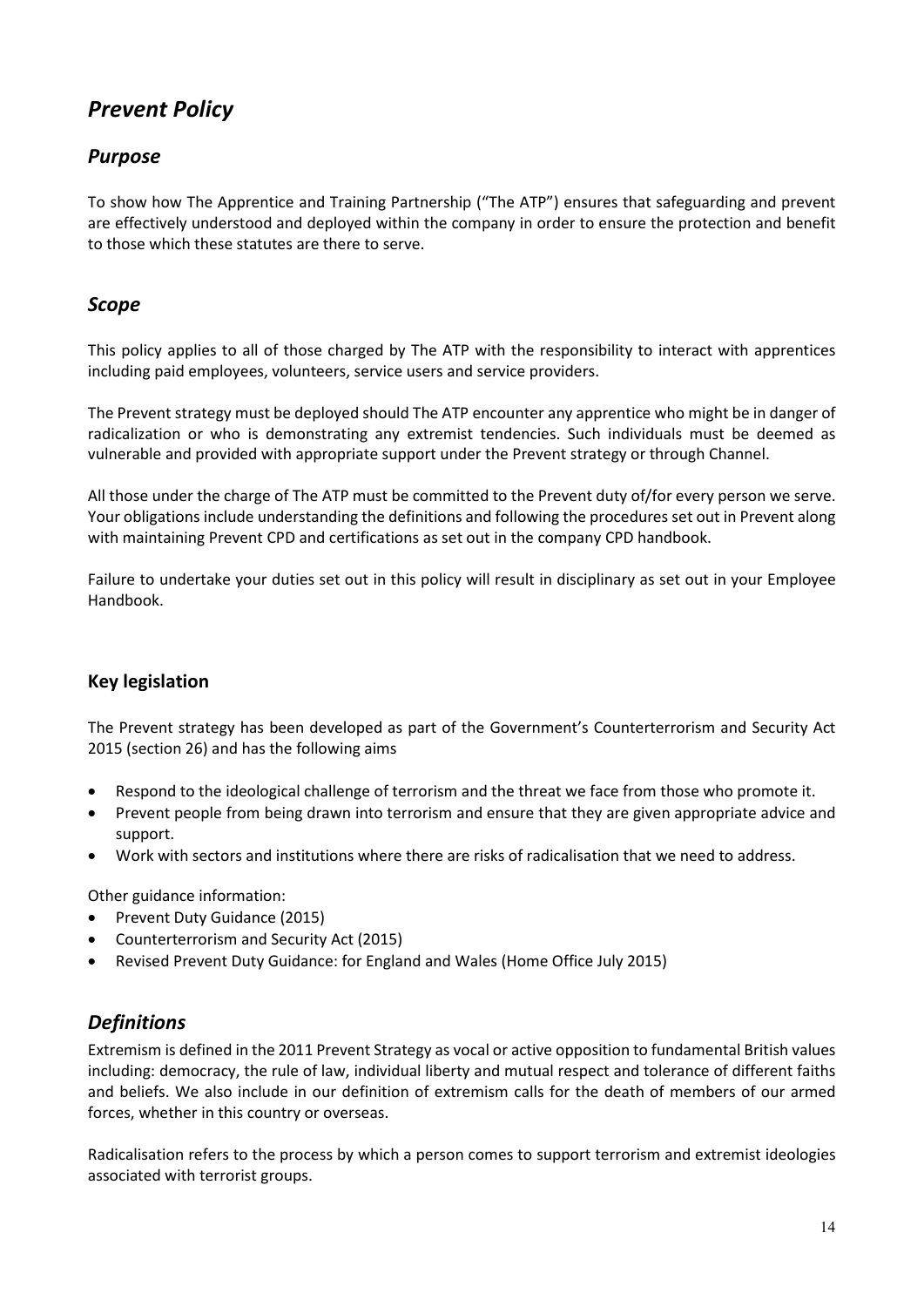British values are democracy, the rule of law, individual liberty and mutual respect and tolerance of those with different faiths and beliefs.

# <span id="page-14-0"></span>*Policy Authority*

The safeguarding and Prevent policies have been implemented by The ATP Board of Directors.

Responsibility for the implementation of this policy is with the Designated Safeguarding Lead [DSL] and in their absence the Deputy Designated Safeguarding Lead.

| Designated Safeguarding Lead: | Lisa Entwistle |
|-------------------------------|----------------|
| Date:                         | November 2021  |

Deputy Designated Safeguarding Lead: Chris Currie Date: June 2019

## <span id="page-14-1"></span>*Implementation*

Extremists of all persuasions aim to develop destructive relationships between different communities by promoting division, fear and mistrust of others based on ignorance or prejudice. Education is a powerful weapon against this, and we aim to equip our learners with the knowledge, skills and critical thinking to challenge and debate in an informed way. We must strive to ensure that The ATP is a safe place, where learners can explore controversial issues safely, and where our trainers, mentors and assessors encourage and facilitate this. We provide provision, delivered by skilled professionals, so that our learners understand and become tolerant of difference and diversity; and, to ensure that they thrive, feel valued and not marginalised.

The ATP will ensure that we promote tolerance and respect for all cultures, faiths, and lifestyles. The Board ensures that this ethos is reflected and implemented effectively in training policy and practice and that there are effective risk assessments in place to safeguard and promote apprentices' welfare. We have a duty to prepare our apprentices for life in modern Britain and to keep them safe.

The ATP promotes British values and holds members responsible for ensuring they are intrinsic in our approach to those we serve.

### <span id="page-14-2"></span>**Signs of Vulnerability**

There are no known definitive indicators that a young person is vulnerable to radicalisation, but there are number of signs that together increase the risk.

Signs of vulnerability can include (and not limited to):

- Underachievement
- Being in possession of extremist literature
- Poverty
- Social exclusion or isolation
- Traumatic events
- Global or national events
- Religious conversion
- Change in behaviour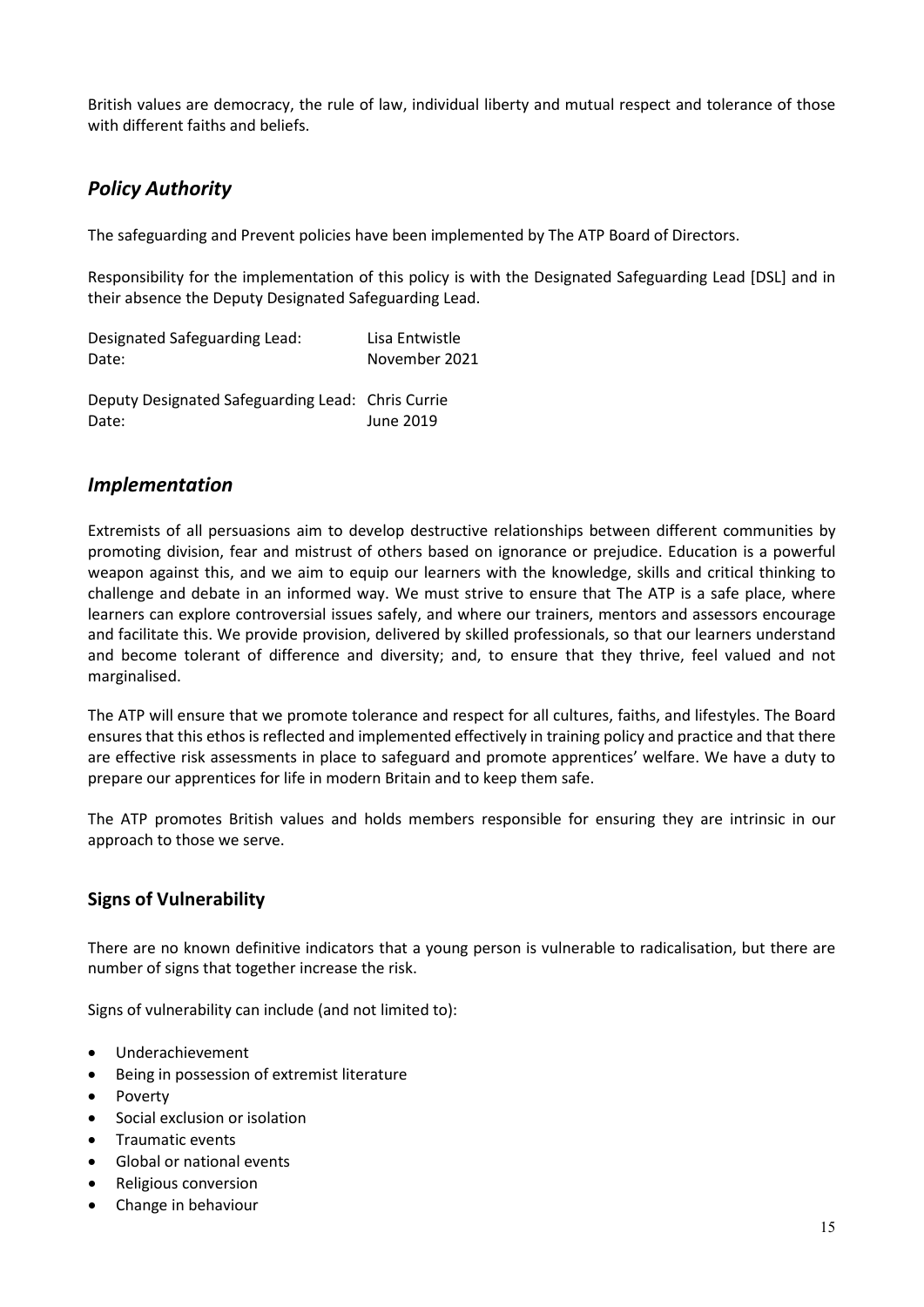- Extremist influences
- Conflict with family over lifestyle
- Confused identify
- Victim or witness to race or hate crimes
- Rejection by peers, family, social groups, or faith
- Migration
- History of social care
- Perceptions and experience of discrimination
- Peer pressure, seduction of adventure
- Drug abuse

## <span id="page-15-0"></span>**Recognising Extremism**

Early indicators of radicalisation or extremism may include:

- Showing sympathy for extremist causes
- Glorifying violence, especially to other faiths or cultures
- Making remarks or comments about being at extremist events or rallies outside school
- Evidence of possessing illegal or extremist literature
- Advocating messages similar to illegal organisations or other extremist groups
- Out of character changes in dress, behaviour, and peer relationships (but there are also very powerful narratives, programmes, and networks that young people can come across online so involvement with particular groups may not be apparent.)
- Secretive behaviour
- Online searches or sharing extremist messages or social profiles
- Intolerance of difference, including faith, culture, gender, race, or sexuality
- Graffiti, artwork or writing that displays extremist themes
- Attempts to impose extremist views or practices on others
- Verbalising anti-Western or anti-British views
- Advocating violence towards others

# <span id="page-15-1"></span>**Roles and Responsibilities**

#### **Role of the Board:**

It is the role of the Board to ensure that the training provider meets its statutory duties regarding preventing radicalisation.

#### **Role of Designated Safeguarding Lead:**

it is the role of the designated safeguarding lead to:

- Ensure that staff understand the issues of radicalisation, can recognise the signs of vulnerability or radicalisation, and know how to refer their concerns
- Receive safeguarding concerns about children and young people who may be vulnerable to the risk of radicalisation or are showing signs of radicalisation
- Make referrals to appropriate agencies regarding concerns about radicalisation
- Liaise with partners, including the local authority and the police
- Report to the governing body on these matters

#### **Role of staff:**

It is the role of staff to understand the issues of radicalisation, can recognise the signs of vulnerability or radicalisation and know how to refer their concerns.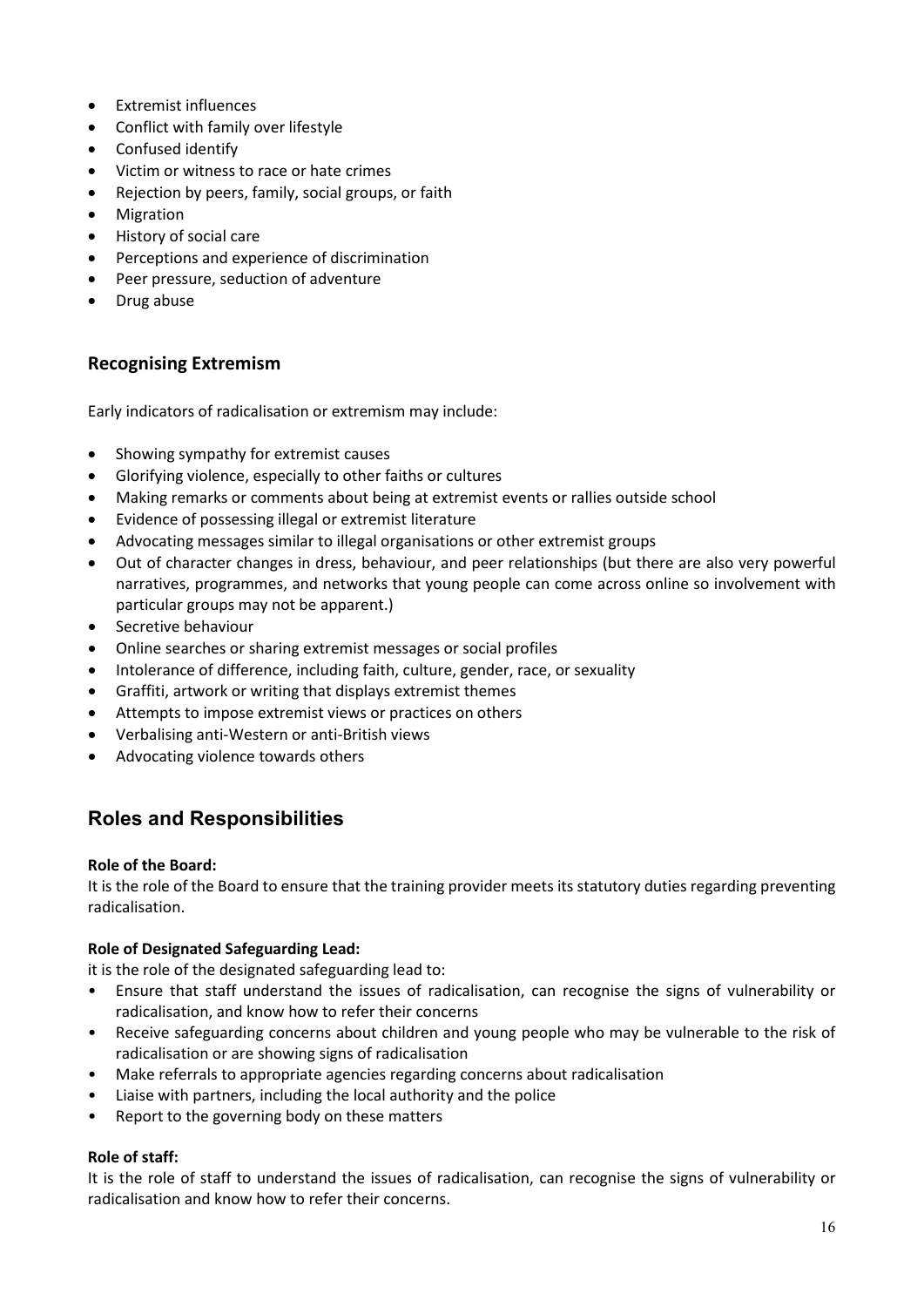#### <span id="page-16-0"></span>**Referral Process**

Staff at The ATP must refer all concerns about apprentices who show signs of vulnerability or radicalisation, these concerns must be passed to the Designated Safeguarding Lead as soon as possible using the appropriate referral method as set out in the policy. Staff are requested to follow procedures in Company's "Safeguarding Flow Chart", and take action.

When there are significant concerns about a learner, the Designated Safeguarding Officer will liaise with the appropriate authorities and provide up to date information to senior management and the Board. If you feel a child or a person is in immediate danger, call 999.

#### <span id="page-16-1"></span>**Monitoring and Review**

This policy will be monitored by the Board at least annually by receiving a report from the Designated Safeguarding Lead.

#### <span id="page-16-2"></span>**Prevent training**

Please refer to CPD policy and procedure for further information regarding mandatory safeguarding training.

Staff will be given training to help them understand the issues of radicalisation, are able to recognise the signs of vulnerability or radicalisation and know how to refer their concerns. This information also forms part of induction safeguarding training. Staff are updated as necessary in safeguarding briefings {if there are any current issues.}

All training will be recorded and monitored to flag in advance when updates are required.

- All staff will be required to confirm their acceptance of the safeguarding and Prevent policies, code of practice and implementation.
- All staff must participate in mandatory safeguarding and Prevent training offered either in-house or externally to support ATP's work with children and vulnerable adults.
- All delivery staff are required to undertake safeguarding training (including Prevent) to level 2 as a minimum
- All IQA and management staff are required to undertake safeguarding (including Prevent) training to level 3 as a minimum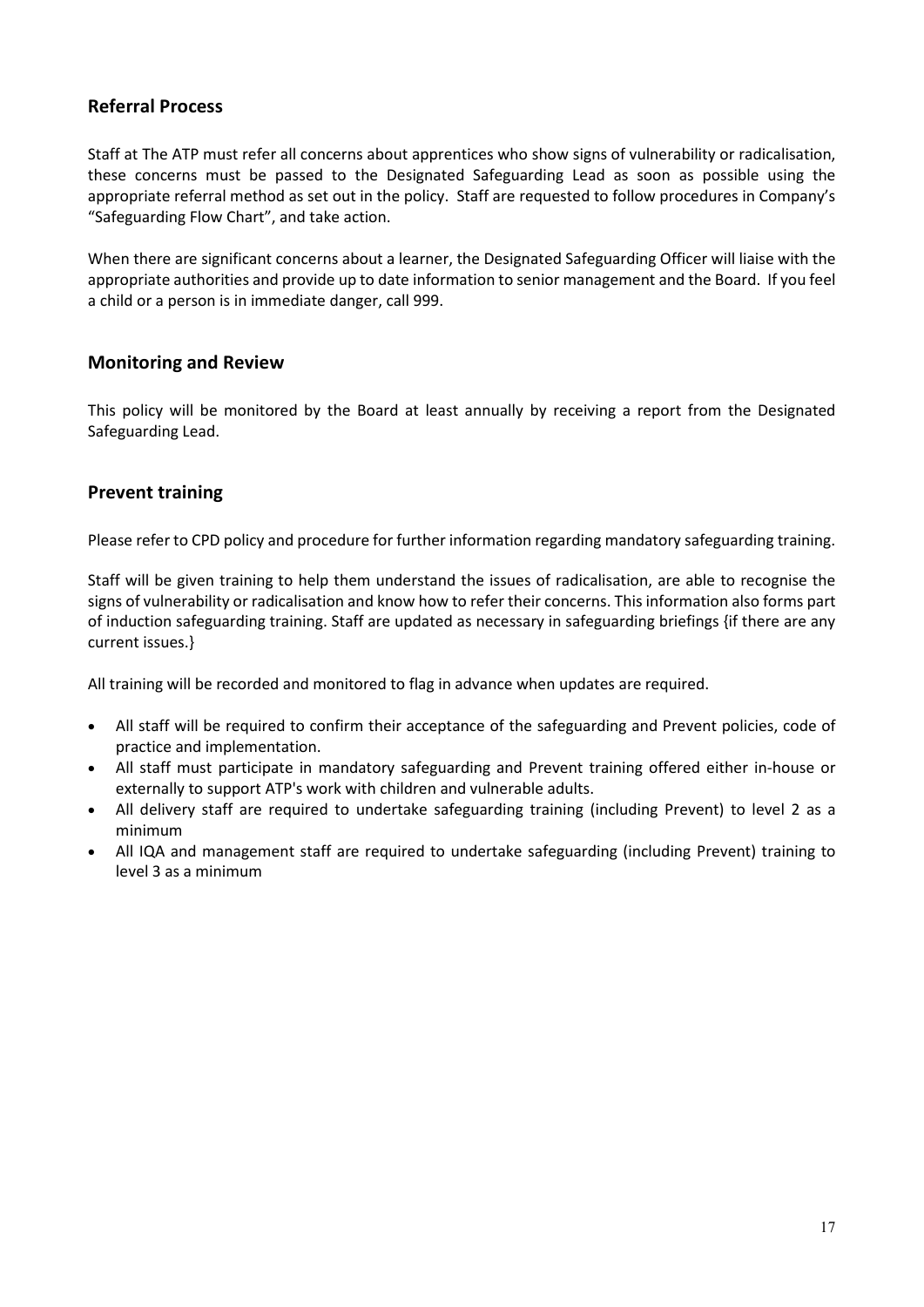# <span id="page-17-0"></span>*Local Contact Details – Prevent*

#### *Please also refer to the national safeguarding referral sheet in the Policies & Procedures section of the ATP Hub.*

#### **Reporting concerns about Terrorism**

- How to report your concerns about terrorism and individuals who may be at risk of radicalisation.
- If you are worried about anyone who is at risk of being radicalised by people who are involved in, or support, terrorism please contact;
- In an emergency, dial 999
- Anti-Terror Hotline 0800 789 321
- **MI5** Freephone: 0800 111 4645 Telephone: 020 7930 9000
- *PREVENT Officer(s)*
	- *Lisa Entwistle– Lead* Safeguarding Officer *0330 380 0249 office hours*

*Out of hours – 07944 779 769* 

If you consider anything to be suspicious or connected with terrorism, call 101

Alternatively, you can email us [safeguarding@theatp.co.uk](mailto:safeguarding@theatp.co.uk) email address to request advice and guidance.

If you suspect it, report it.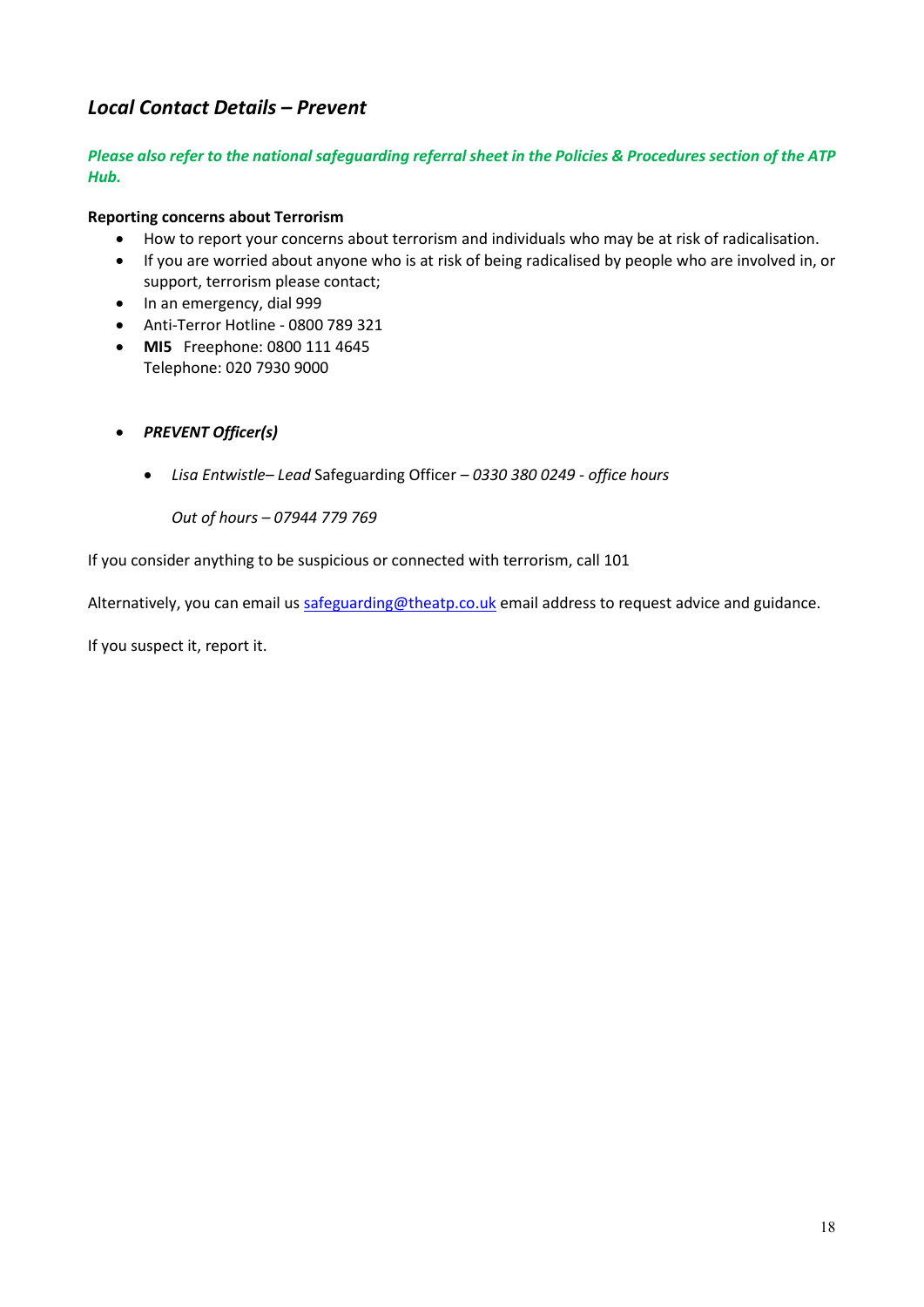# <span id="page-18-0"></span>**IT Acceptable Usage Policy**

# <span id="page-18-1"></span>*Purpose*

The Internet and web can be considered to be the greatest informational resource ever produced by mankind, but it can also be an un-regulated, un-governed environment which contains materials that would be considered to be illegal in the UK, plus content that is unsuitable for employees, learners, and visitors.

The ATP is committed to bringing the maximum benefits of ICT to its learners, and to equipping them with the knowledge, skills and attitudes that will enable them to thrive in the digital age.

ICT exists within the ATP for the primary purpose of supporting our role in providing apprenticeship training and assessment. ICT assists the company in discharging these functions and provides apprentices with an opportunity to become familiar with ICT. However, the ATP recognises that misuse of ICT by apprentices can occur. This can be by, for example,

- accessing or transmitting offensive or unacceptable material
- accessing or transmitting extremist or radicalising content

The purpose of the policy is to clearly state what is deemed to be acceptable use of The ATPs computing and ICT resources and supports the duty on the company to prevent people from being drawn into terrorism and/or extremism

# <span id="page-18-2"></span>**Legislation and guidance**

Some of the UK legislation applicable to computer use is listed below. This is by no means an exhaustive list and users are reminded of their responsibility to be aware of their legal obligations.

- Equality Act 2010
- Obscene Publications Act 1959
- Protection of Children Act 1978
- Copyright, Designs, Patents Act 1988
- Computer Misuse Act 1990
- Criminal Justice and Public Order Act 1994
- Defamation Act 1996
- Data Protection Act 1998
- General Data Protection Regulations 2018
- Human Rights Act 1999
- Regulation of Investigatory Powers Act 2000
- Counter-Terrorism and Security Act 2015
- Keeping Children Safe in Education 2015
- Prevent Duty Guidance 2015
- Working Together to Safeguard Children 2015
- Children Acts 1989 and 2004
- Education Act 2002
- Safeguarding Vulnerable Groups Act 2006

### <span id="page-18-3"></span>*Scope*

All users of The ATP ICT facilities and in relation to IT facilities owned, leased, hired, or otherwise provided by the company, as well as those connected directly or remotely to the ATP's network or IT facilities.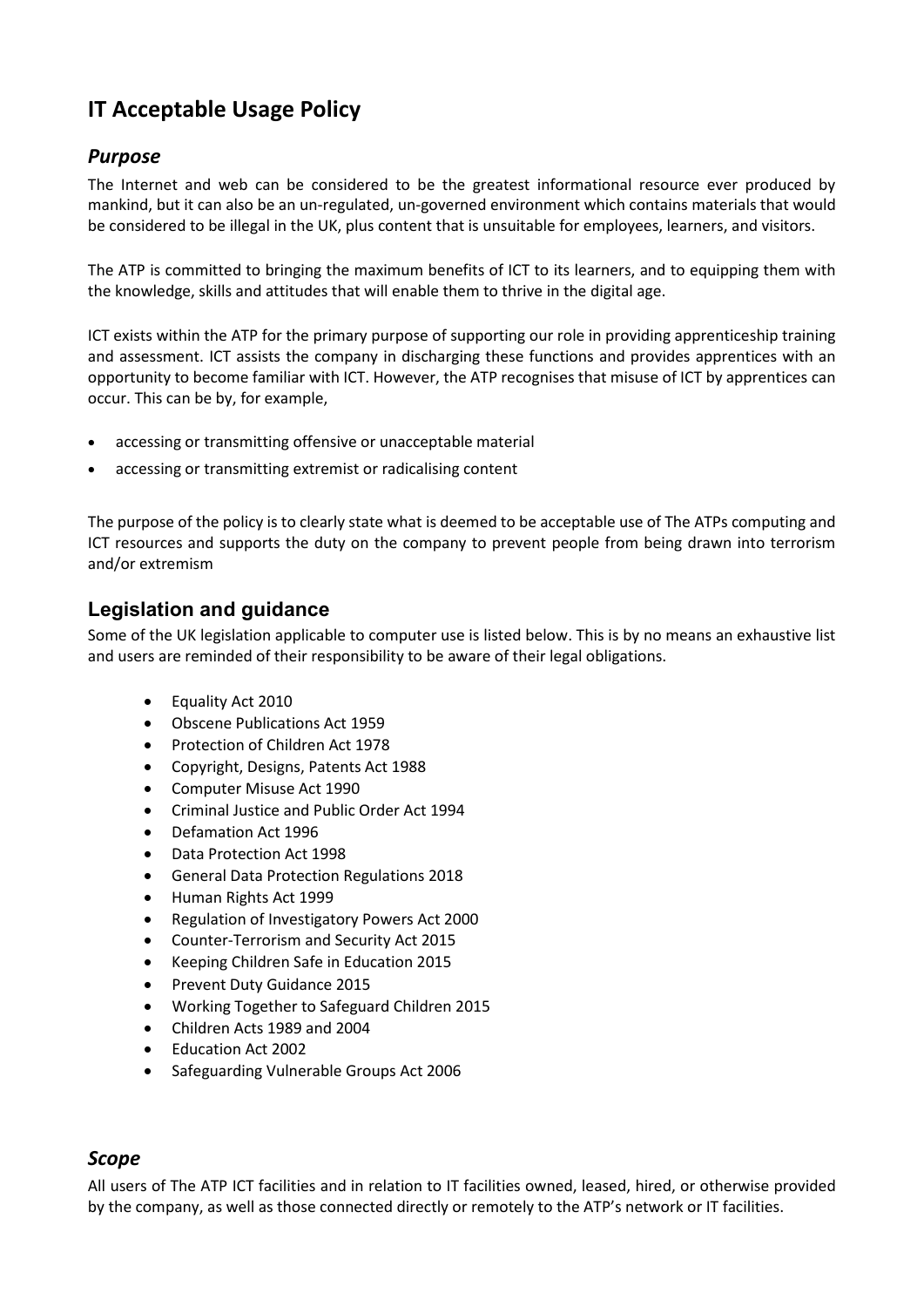It also covers any personal equipment used on our premises, or individuals connecting their own equipment to our network i.e. personal laptops connecting wirelessly to the internet. ICT facilities include all networks, computer systems and/or computing hardware and software made available by the company.

Failure to undertake duties applicable to staff set out in this policy will result in disciplinary as set out in your Employee Handbook.

<span id="page-19-0"></span>A "User" is therefore either a member of ATP Staff, or, an ATP Student.

## *Policy Authority*

The safeguarding and Prevent policies have been implemented by The ATP Board of Directors.

Responsibility for the implementation of this policy is with the Designated Safeguarding Lead [DSL] and in their absence the Designated Safeguarding Lead.

| Designated Safeguarding Lead: | Lisa Entwistle |
|-------------------------------|----------------|
| Date:                         | November 2021  |
|                               |                |

Deputy Designated Safeguarding Lead: Chris Currie Date: June 2019

## <span id="page-19-1"></span>*Implementation*

## <span id="page-19-2"></span>**Procedures**

## <span id="page-19-3"></span>**Authorisation and Access Control**

Based on the job role of staff members, a list of accounts and role based permissions are outlined.

Additional access must be authorised by the Board of Directors before being granted.

# <span id="page-19-4"></span>**Auditing and Privacy**

The company reserves the right to:

- Conduct checks on internet usage, user files stored on the shared drive, company owned or leased computers, and their usage, where such action is justified for the purposes of system administration, investigation of suspected breaches of the Acceptable Use Policy, to comply with Prevent Duty, or any other lawful purposes.
- Compress, archive, or delete files stored on computing and IT resources, such as shared drive, company cloud storage or the hard drives of company owned or leased computers, by existing or past users.
- Access, and, where necessary, to examine the content of user files held on any ATP computing and IT resources, private computers connected to the ATP network, or otherwise downloaded onto personal computers, discs, or separate drives for the purposes of investigating suspected breaches of the Acceptable Use Policy, or other lawful purposes.
- Monitor use of company Wi-Fi by any device including but not limited to computers, laptops, smart phones, tablets, notebooks for the purposes of investigating suspected breaches of the Acceptable Use Policy, or other lawful purposes including Prevent.
- Log and retain records of all electronic communications (web browsing activities, email exchange etc.) between users of company ICT and computing facilities and all external organisations for a period of no more than 18 months.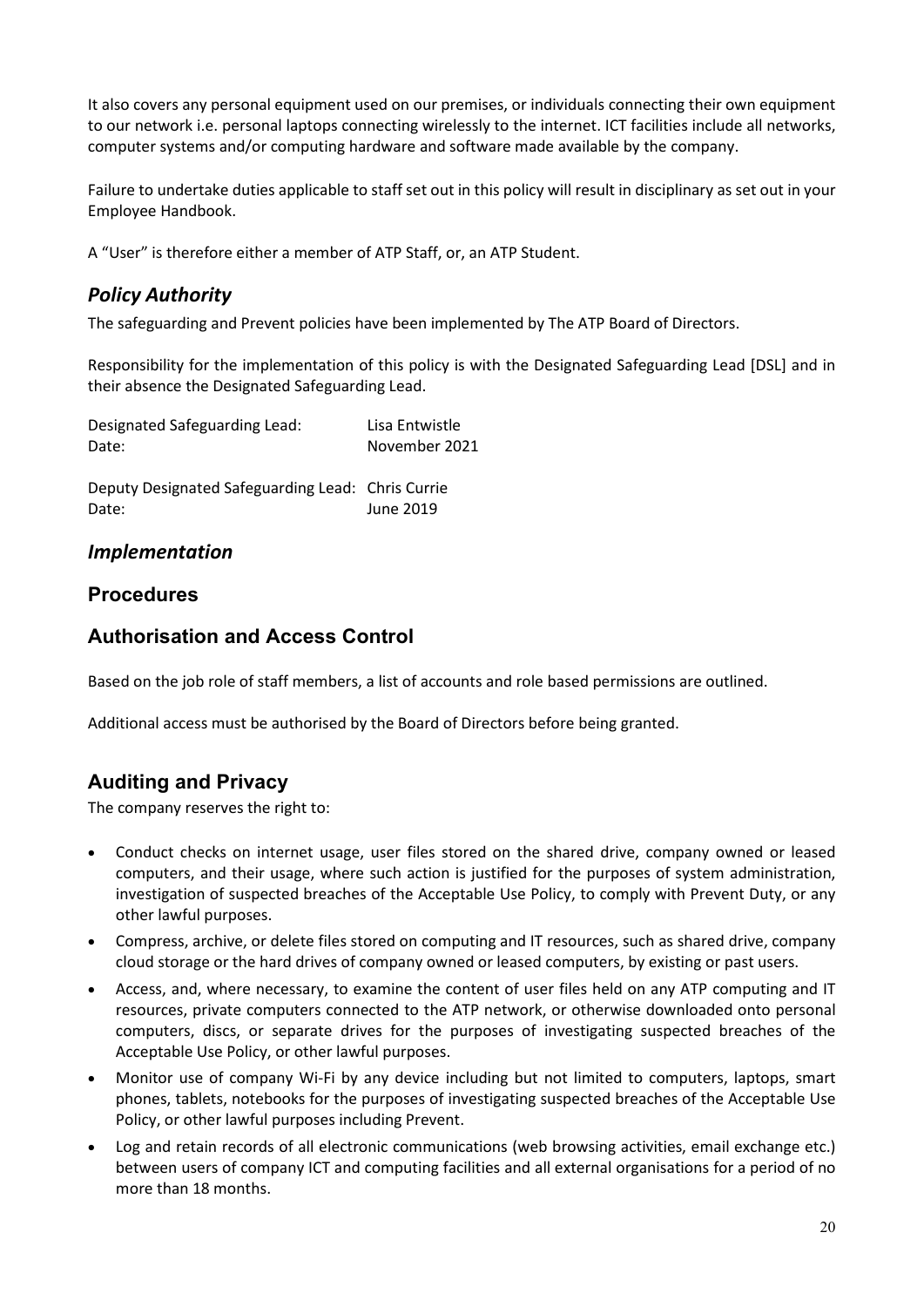• monitor any and all aspects of its telephone and computer system that are made available to staff, apprentices, and visitors, and to monitor, intercept and/or record any communications including telephone, e-mail, or Internet communications.

## <span id="page-20-0"></span>**Breaches to Policy**

The list below provides examples of potential ways in which a user may contravene this policy. This list is not exclusive or exhaustive and there may be other matters of a similar nature which would be considered as a breach of this policy. The consequences of the breach will depend on the level of severity:

- Playing computer games
- Sending nuisance (non-offensive) email
- Unauthorised access through the use of another user's credentials (username and password) or using a computer in an unauthorised area
- Assisting or encouraging unauthorised access
- Sending abusive, harassing, offensive or intimidating email
- Maligning, defaming, slandering, or libelling another person
- Misuse of software or software licence infringement
- Copyright infringement
- Interference with workstation or computer configuration
- Theft, vandalism or wilful damage of/to IT facilities, services, and resources
- Forging email. i.e. masquerading as another person
- Loading, viewing, storing, or distributing pornographic or other offensive material
- Unauthorised copying, storage, or distribution of software
- Any action, whilst using The ATP computing services and facilities deemed likely to bring the The ATP into disrepute
- Attempting unauthorised access to a remote system
- Attempting to jeopardise, damage circumvent or destroy IT systems security
- Attempting to modify, damage or destroy another authorised users data
- Disruption of network communication capability or integrity through denial of service attacks, port scanning, monitoring, packet spoofing or network flooding activities
- Attempting to use the company's ICT facilities, systems, and resources to draw people into acts of terrorism or extremism or promoting terrorism/extremism.

# <span id="page-20-1"></span>**Security**

The ATP will endeavour to take reasonable care to ensure that users' data is safe and secure, however this is done in good faith, and no responsibility can be taken for any loss or damage howsoever caused. Facilities are provided "as-is" without any warranty or guarantee of suitability for any purpose, implied or otherwise.

The company requires all users to store and backup their own work.

# <span id="page-20-2"></span>**Enforcement**

In the event of a known or suspected breach of policy, The ATP may take immediate action to ensure both the security and accessibility of its computing and ICT resources. Breaches of the Acceptable Use Policy will be dealt with according to their severity.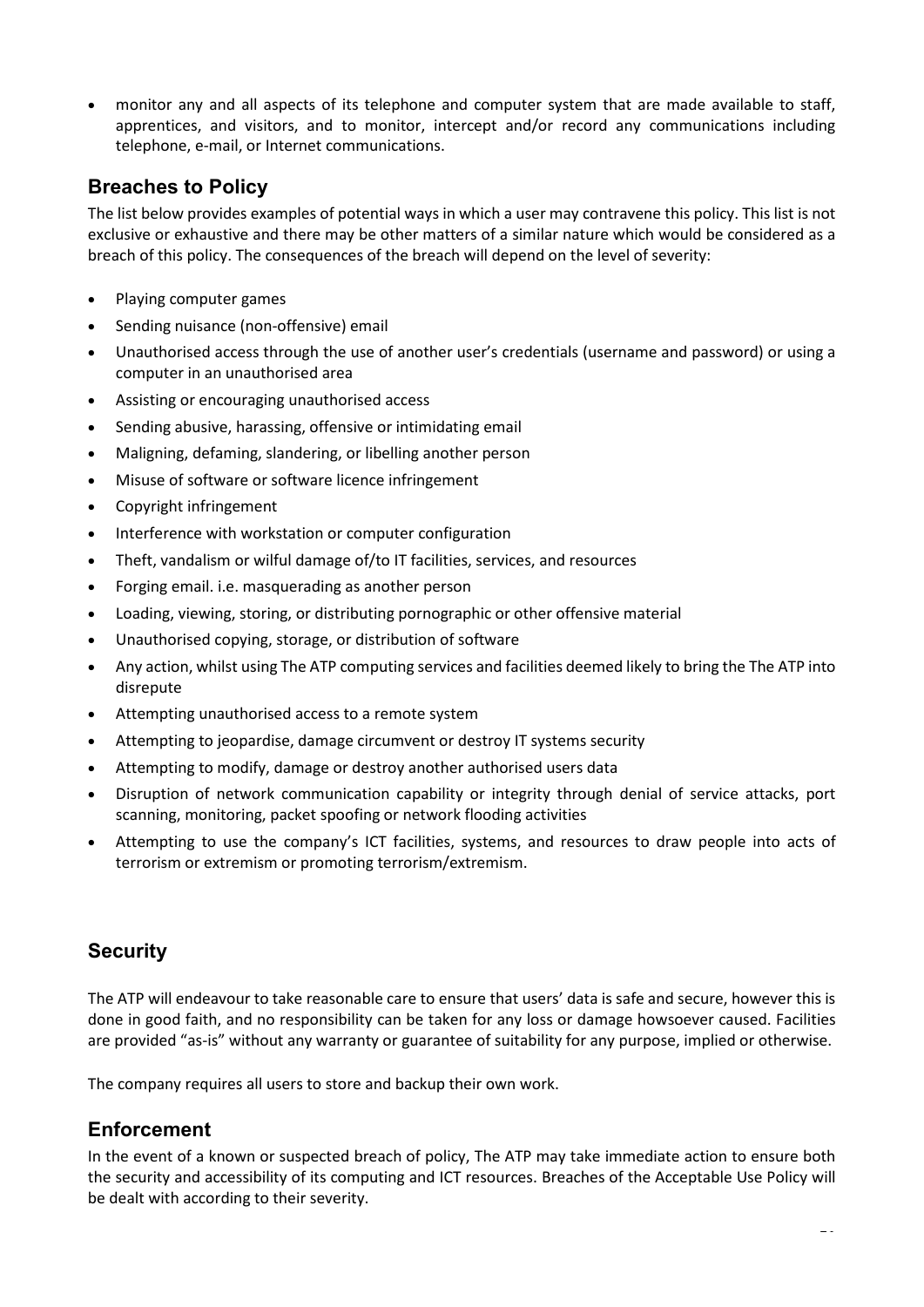Incidents which are deemed to be in contravention of this policy will be assessed for their severity and as a result may lead to formal disciplinary action. In extreme circumstances the police may be called. Investigating such incidents may require the collection and evaluation of user related activity and evidence.

Employees: Action may consist of (but is not limited to) warnings; suspension or removal of user access to computing and ICT resources, including (but not limited to) services such as e-mail and/or Internet access; and suspension or termination of the user's account. Immediate action does not constitute any judgement of guilt, and appeals may be made.

Employees that identify a suspected breach of the Acceptable Use Policy is responsible for reporting the incident immediately to an ATP Director, and preserving any evidence.

For employees, upon receipt of a reported suspected breach of policy an investigation will be carried out, in confidence, and the findings will be considered in accordance with the company's Disciplinary Policy and Procedures.

# <span id="page-21-0"></span>**Appeals**

All users are entitled to the right of appeal and any user wishing to appeal must write to then an ATP Director stating the basis for their appeal.

## <span id="page-21-1"></span>**Usage**

#### *Laptops, computers, smart phones, tablets, and other devices*

Employees, apprentices, and others in receipt of a company owned device should be aware that the device, accessories, software, and operating system remain the property of the company and are provided on a loan basis only. Additional software MUST NOT be installed, nor hardware modifications made, without authorisation from an ATP Director.

Personal use of the ICT system is authorised within reasonable limits as long as it does not interfere with or conflict with business use. Employees, learners, and others are responsible for exercising good judgement regarding the reasonableness of personal use

## <span id="page-21-2"></span>**Social Networking**

Under no circumstance should staff communicate with apprentices via social media unless in a business context, such as Linked In.

## <span id="page-21-3"></span>**Personal Telephone Numbers**

Staff should not give personal telephone numbers or a personal email address to learners/young adult learners. Should it be necessary for learners /young adult learners to contact staff members only the Centre's office number and email correspondence should be given by staff.

For further guidance please see

**'Guidance for Safer Working Practice for Adults who work with Children and Young People in Education Settings' dated March 2009.**

## <span id="page-21-4"></span>**Computing and ICT Facilities**

Although the ATP do not have any physical sites that students have access to, when using The ATP computing and ICT facilities (which includes all virtual machines and devices) users must not: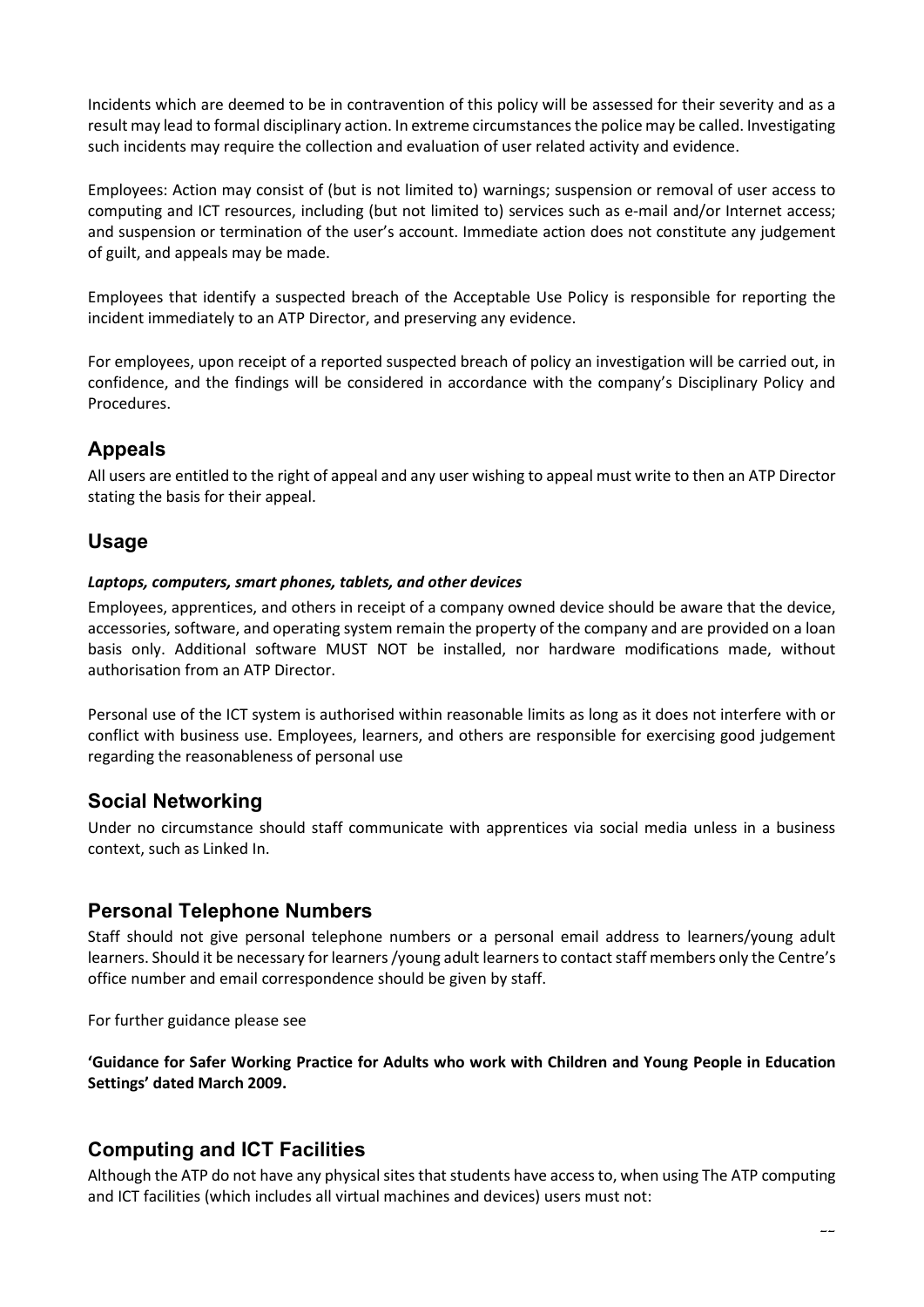#### *Please refer also to ATP Teams Guidance Notes on IT Acceptable Usage.*

- Alter any settings
- Allow other people to use your account,
- Give their password to someone else to use, and/or disclose their password to someone else, and/or be otherwise careless with their password (N.B. personal passwords should be changed regularly),
- Disrupt the work of other people,
- Corrupt or destroy other peoples' data,
- Violate the privacy of other people,
- Offend, harass, or bully other people,
- Break the law,
- Waste employee effort or resources,
- Store files not related to their study or work at The ATP on The ATP computing resources,
- Engage in software piracy (including infringement of software licences or copyright provisions),
- Generate messages which appear to originate with someone else, or otherwise attempting to impersonate someone else,
- Physically damage or otherwise interfere with computing facilities, including attaching any un-approved hardware,
- Waste computing resources by playing games or using software, which is not needed for studies or work,
- Engage in any activity which is rude, offensive, or illegal,
- Use the ICT facilities to draw people into terrorism and/or extremism,
- Download and/or run programs or other executable software from the Internet or knowingly introduce viruses or other harmful programmes or files,
- Enable unauthorised third-party access to the system,
- Use the ICT facilities for commercial gain without the explicit permission of the Head of Finance and Contracts.
- Engage in any activity that denies service to other people or brings the ATP.

When using computing and ICT facilities users may:

- Join a public forum (e.g., social networking site, news group, etc.) if this is a specific requirement of their course or work,
- Only attach headphones and external memory drives to computers,
- Alter computer settings to improve accessibility with the support of an appropriate employee and return to the original settings after use.
- Log out of your account if you are leaving a computer for an extended period of time, or otherwise lock the screen if you leave the keyboard and computer,
- Take appropriate actions to physically secure equipment issued to you for the purposes of study or work.

# <span id="page-22-0"></span>**Company Provided Mobile Phones – Telephony System**

Employees with company provided mobile telephones must remember the phone is for company business use only and personal calls should be kept to a minimum. Employees will be obliged to reimburse the company for excessive private calls made on a phone, or excessive use of data, when requested to do so.

The ATP does not allow any members of staff to use mobile telephones when driving on company business without a hands-free kit. An employee who fails to comply with these procedures will be subject to the Disciplinary Procedure.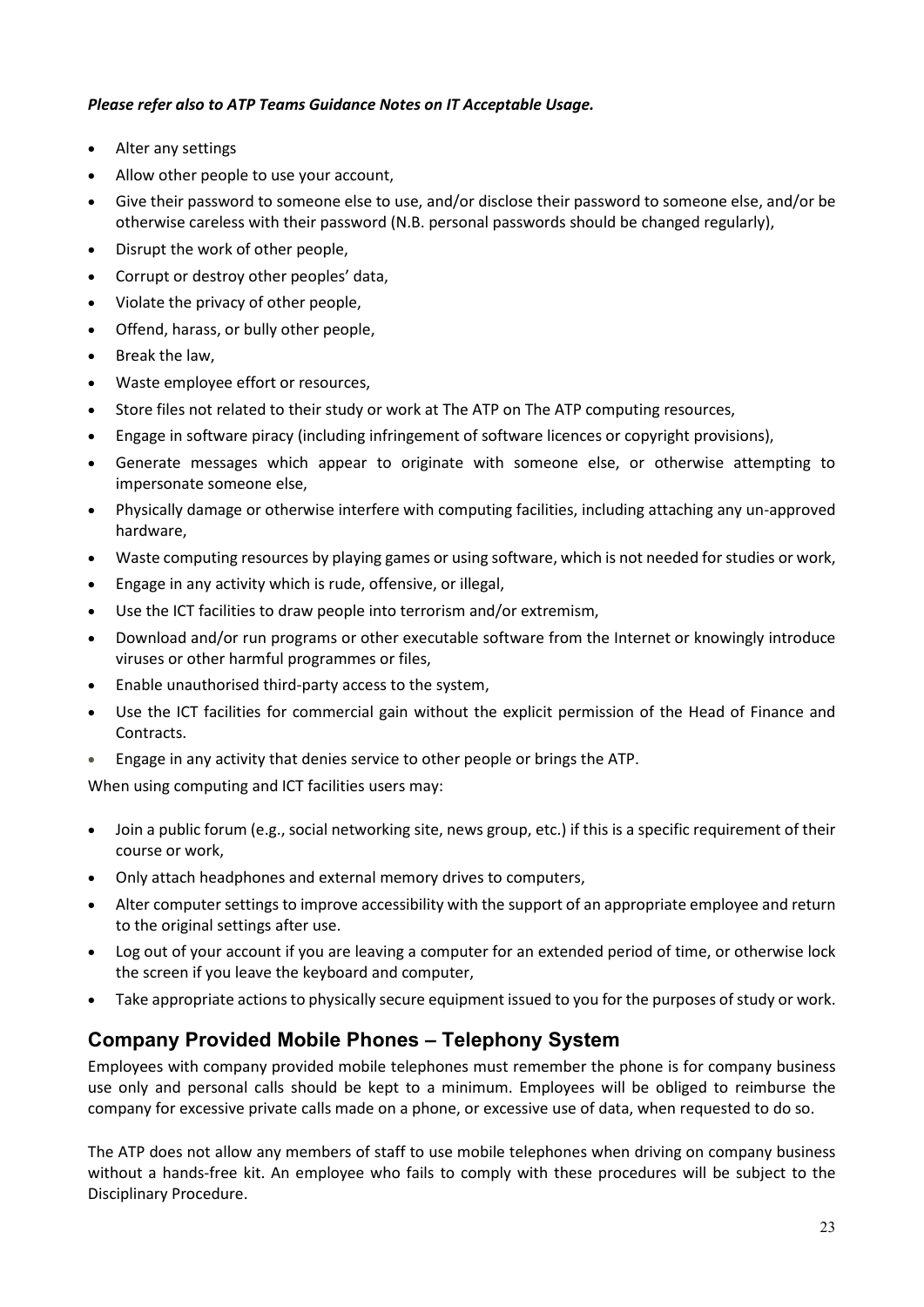# <span id="page-23-0"></span>**Employee laptops**

When issued with a company laptop, employees will be required to agree to several insurance conditions which will include:

- The laptop will be encrypted prior to issue
- The laptop will at no time be left in a visible position in any unattended, unlocked vehicle but will be placed in the locked boot of a vehicle,
- The laptop will only be kept at employees work premises (home unless otherwise stated) or a locked hotel bedroom when away on company business, but will not be taken on a private holiday,
- Any property in which the laptop is kept will be secured when unoccupied,
- Agreement to make the laptop available for inspection by directors or managers at any time,
- Agreement to inform the company immediately if the laptop is lost, stolen or damaged,
- Agreement to return the laptop to the employee's line manager on their last day of service with the company,
- Accept responsibility for any damages caused by neglect, misuse etc. excluding reasonable wear and tear,
- Accept responsibility for the cost of repair/replacement of the laptop in the event of a breach of the above conditions.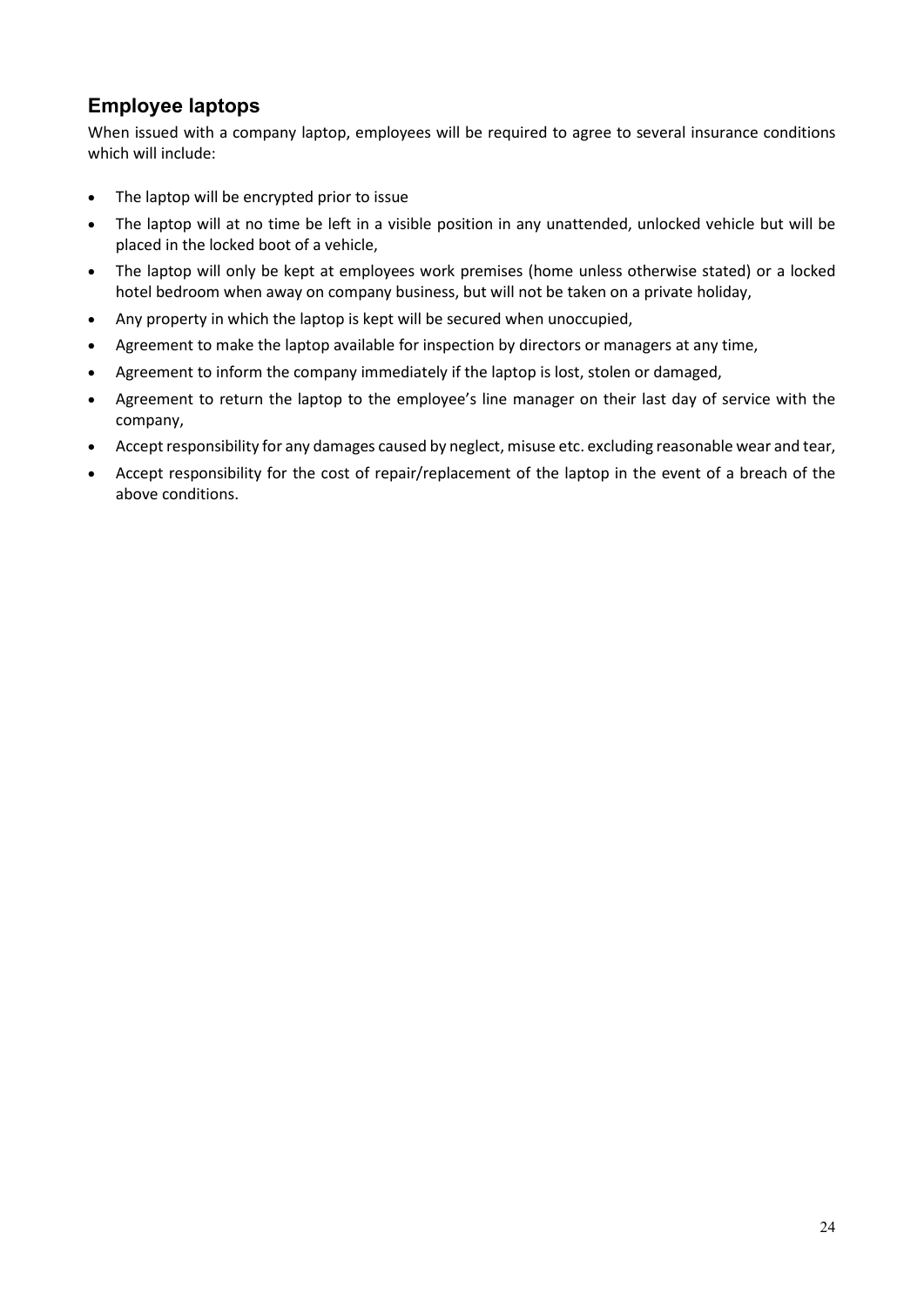# **THE APPRENTICE** and TRAINING PARTNERSHIP

**Safeguarding Procedures Flowchart**